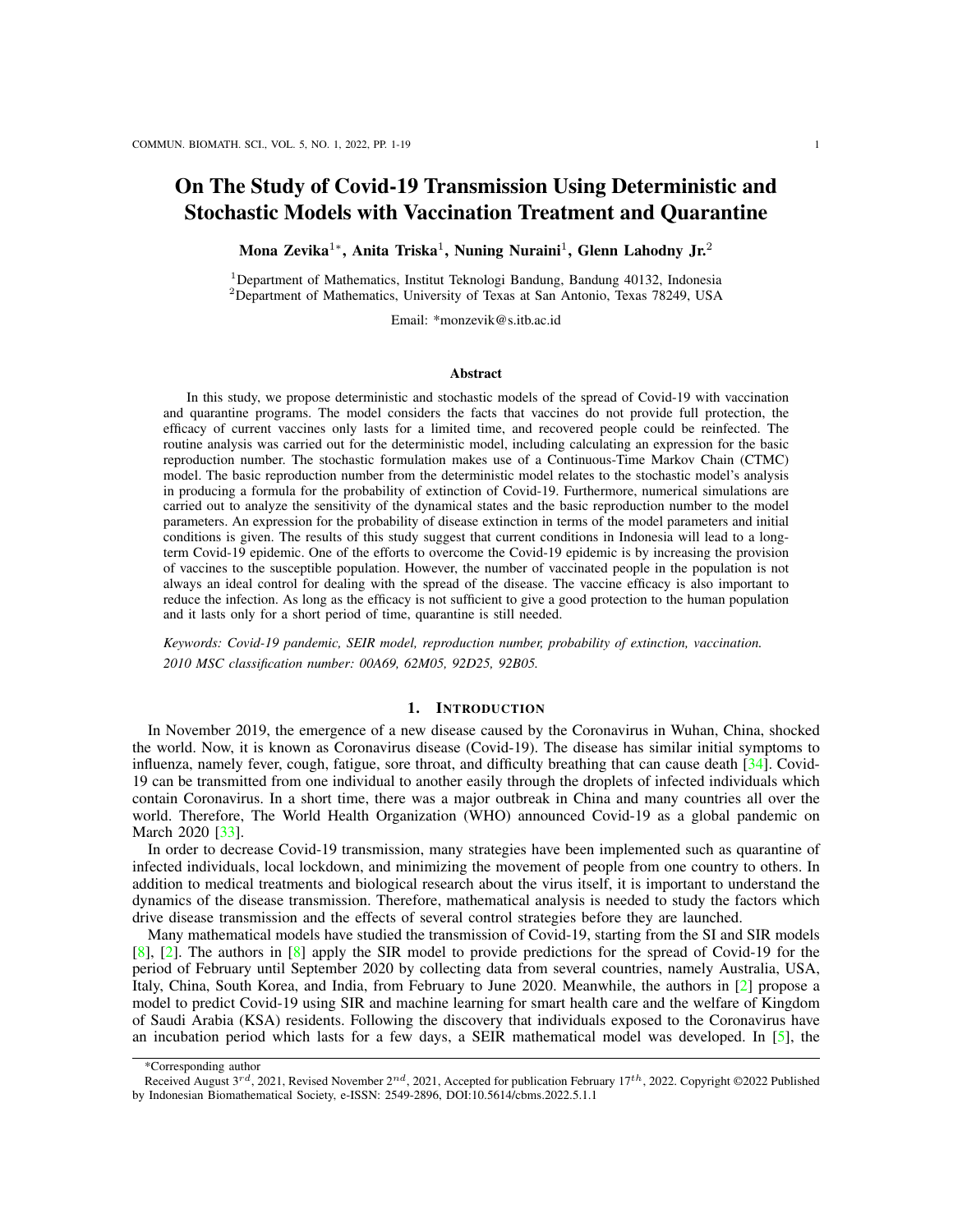authors included vaccination parameters for susceptible individuals, with the assumption that Covid-19 will not infect any individual who has been vaccinated. In other words, the vaccine is able to prevent the infection completely. The authors in [\[15\]](#page-17-3) propose the SEIR model and the AI model to predict the peak and size of the Covid-19 epidemic in the non-Wuhan region of mainland China. The results of this study indicate that if the lockdown is lifted, the outbreak in non-Wuhan areas in mainland China will double in size. Adjustments of those models were made to present the actual situation better. Furthermore, some studies divide infected individuals into symptomatic and asymptomatic compartments [\[23\]](#page-17-4), [\[27\]](#page-17-5). Calculation of the basic reproduction number  $R_0$  is the main objective in those studies.

Recently, one of the strategies to decrease the transmission of Covid-19 is the vaccination program, including in Indonesia. Some works have studied the effects of vaccination on the spread of Covid-19. Ghostine *et al.* [\[17\]](#page-17-6) considered the vaccinated population and quarantine policy in an improved Covid-19 model. In [\[17\]](#page-17-6), the authors assumed that all infected individuals follow strict quarantine guidelines. In reality, since the number of infected people has increased rapidly lately, medical facilities cannot quarantine them in hospitals. In [\[22\]](#page-17-7), Machado *et al.* also discussed a model with vaccination and without quarantine policy, but they considered the confirmed and unconfirmed infected populations. Savasan *et al.* [\[28\]](#page-17-8) proposed a Covid-19 transmission model in Mediterranean Island by considering vaccination as well. In this work, they divided the infected population into three sub-populations, namely mild infected individuals that are in quarantine hotels, moderate infected individuals that are in hospitals, and severe infected individuals that are in intensive care units. In January 2021, the Indonesian government has launched a vaccination program for citizens. Fuady *et al.* [\[16\]](#page-17-9) considered a model with a targeted vaccine allocation program in Indonesia without a quarantine strategy. However, those models have not been able to accommodate the fact that the efficacy of current vaccines is limited for a certain period of time in the body [\[10\]](#page-17-10). In [\[24\]](#page-17-11), Omae *et al.* constructed a Covid-19 model to study the effects of vaccination by taking into account individuals with the first and second doses. They also considered the scenario that vaccinated people may move to the susceptible population again.

<span id="page-1-0"></span>

Figure 1: The number of doses of Covid-19 vaccines in Indonesia until September 2, 2021

Currently, there are several types of vaccines for Covid-19. Since the implementation of the national vaccination program to deal with Covid-19, since January 2021, Indonesia has used three types of vaccines until June 2021. Namely the CoronaVac (Sinovac), AstraZeneca, and Sinopharm [\[9\]](#page-17-12). Lately, the government of Indonesia has used other types of vaccines, such as Pfizer and Moderna. Until September 2021, Indonesia has used about 217 million doses of vaccines in total. From the 217 million doses, the Sinovac is the most commonly used vaccine in Indonesia, with about 181.9 million doses, followed by AstraZeneca with about 11.5 million doses. The complete data about the number of doses of Covid-19 vaccines in Indonesia until September 2021 is shown in Figure [1.](#page-1-0)

According to [\[19\]](#page-17-13), each vaccine has a different efficacy, as seen in Table I. Since the efficacy of those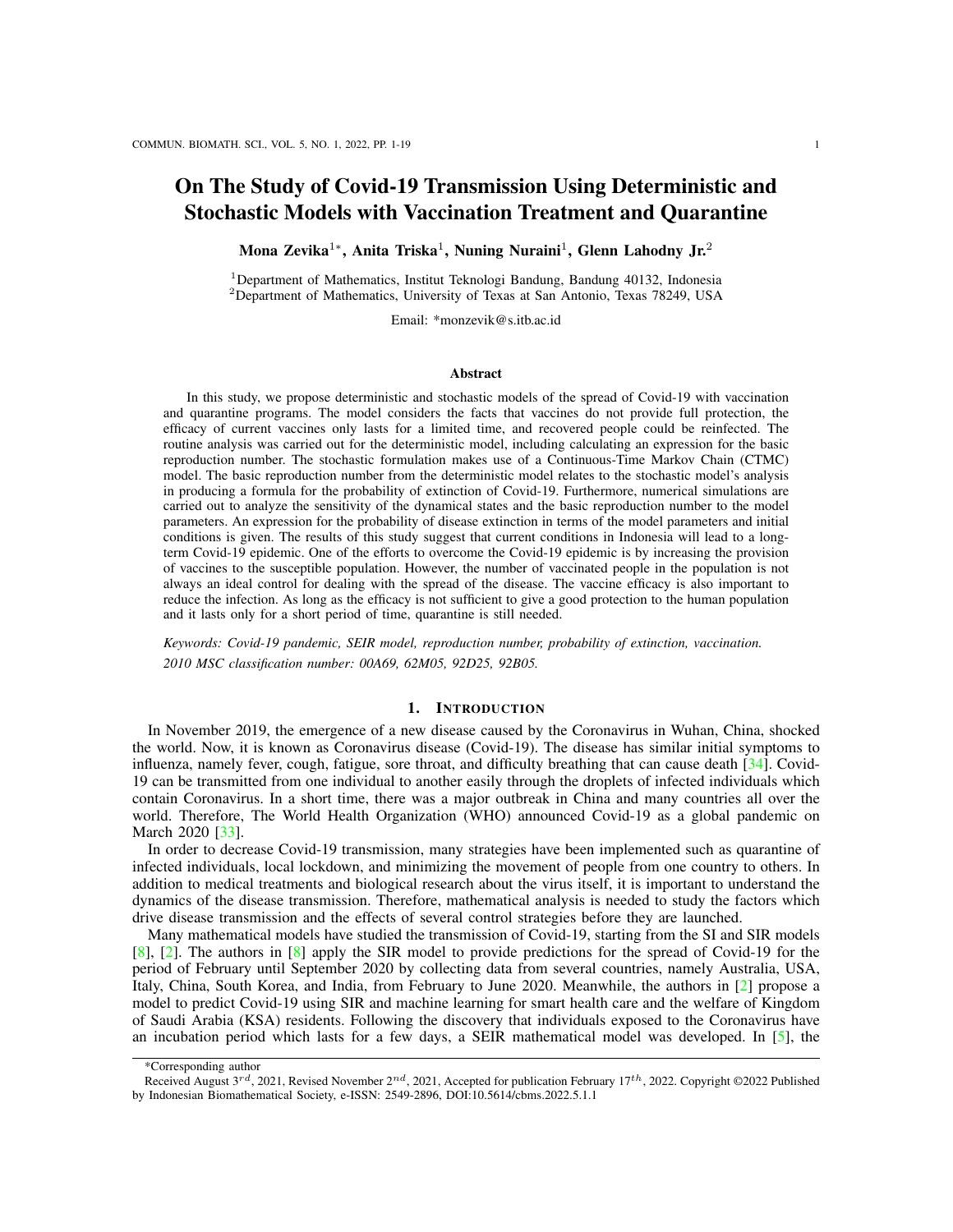vaccines varies even after getting vaccinated, people could be infected by the Coronavirus [\[35\]](#page-18-2). WHO also suggests keeping taking precautions to protect ourselves since some people may still get ill from Covid-19 after vaccination [\[35\]](#page-18-2). As such, there is an important question related to the eradication of Covid-19, i.e., whether it is enough to be vaccinated. The present study aims to analyze the effects of vaccination in controlling Covid-19 in Indonesia. For this reason, a vaccinated compartment will be added to the SEIR model, which will be one of the unique features of this study. Since vaccinated individuals may get ill from Covid-19, we assume that vaccinated individuals may become exposed (infected but not yet infectious) after contact with an infected individual. We also consider that the current vaccines only have efficacy for certain period of time. It is also assumed that vaccinated people have stronger immunity than susceptible unvaccinated people. In this study, the vaccine's efficacy affecting the immunity is represented implicitly by the infection rate. Thus, the infection rate for vaccinated people by the infected is lower than the infection rate for susceptible unvaccindated people. Additionally, we divide infected people into two sub-populations, i.e., quarantined and those who are not. Only those who are not quarantined can transmit the Covid-19 to others.

Furthermore, we develop a stochastic model closely related to the deterministic model to account for variability in transmission and recovery behavior in the early stages of the Covid-19 pandemic. Previously, a stochastic approach has been used by several authors [\[3\]](#page-17-14), [\[31\]](#page-18-3), [\[4\]](#page-17-15). Allen *et al.* [\[3\]](#page-17-14) have considered a stochastic SIR epidemic model, and Suryani *et al.* [\[31\]](#page-18-3) developed a stochastic model for Middle East Respiratory Syndrome (MERS) disease. Further, Zevika *et al.* [\[37\]](#page-18-4) developed a model for the Zika virus infection with Microcephaly in newborns, and Soewono *et al.* [\[30\]](#page-18-5) considered a stochastic model for the Zika virus with concern to pregnant women and microcephaly in newborns. Modeling the transmission behavior with a stochastic approach is expected to display a stochastic simulation closer to the actual data. For the stochastic model, we calculate a threshold value which is related to the probability of extinction of Covid-19. This stochastic threshold is closely related to the basic reproduction number from the deterministic model.

| Vaccine     | Efficacy at<br>preventing | Efficacy at<br>preventing | Efficacy at<br>preventing | Efficacy at<br>preventing | Reference |
|-------------|---------------------------|---------------------------|---------------------------|---------------------------|-----------|
|             | disease:                  | infection:                | disease:                  | infection:                |           |
|             | Alpha                     | Alpha                     | Beta, Gamma, Delta        | Beta, Gamma, Delta        |           |
| CoronaVac   | 50%                       | 44%                       | 43%                       | 38%                       | [19]      |
| Sinopharm   | 73%                       | 65%                       | 63%                       | 56%                       | [19]      |
| AstraZeneca | 90%                       | 52%                       | 85%                       | 49%                       | [19]      |
| Moderna     | 94%                       | 89%                       | 94%                       | $80\%$                    | [19]      |
| Pfizer      | 94%                       | 86%                       | 85%                       | 78%                       | [19]      |

Table 1: Vaccine efficacy by Coronavirus variants

This paper is organized as follows. In Section 2, we construct a deterministic mathematical model for Covid-19 transmission. An expression for the basic reproduction number  $R_0$  is obtained and we consider the existence of equilibrium points. In Section 3, we discuss a Continuous-Time Markov Chain (CTMC) model for the spread of Covid-19. The non-linear dynamics of the CTMC model are approximated near the disease-free equilibrium by a Galton–Watson multitype branching process. An expression for the probability of disease extinction  $P_0$  is obtained in terms of the model parameters and initial conditions for  $R_0 > 1$ . In Section 4, numerical simulations are carried out to analyze the role of parameters to the dynamics of transmission,  $R_0$ , and  $P_0$ .

# 2. DETERMINISTIC MODEL

In this section, a deterministic model of Covid-19 transmission will be formulated. In the model, the human population is divided into six compartments; namely susceptible, vaccinated, exposed (infected but not yet infectious), infectious, quarantined: i.e., the hospitalized infected and self-quarantine infected at home, and recovered. Let  $S(t)$ ,  $V(t)$ ,  $E(t)$ ,  $I(t)$ ,  $Q(t)$ , and  $R(t)$  denote the number of susceptible, vaccinated, exposed, infectious, quarantined, and recovered humans after t 0 days. Thus,  $N(t) = S(t) + V(t) + E(t) + I(t) +$  $Q(t) + R(t)$  denotes the total population after t 0 days.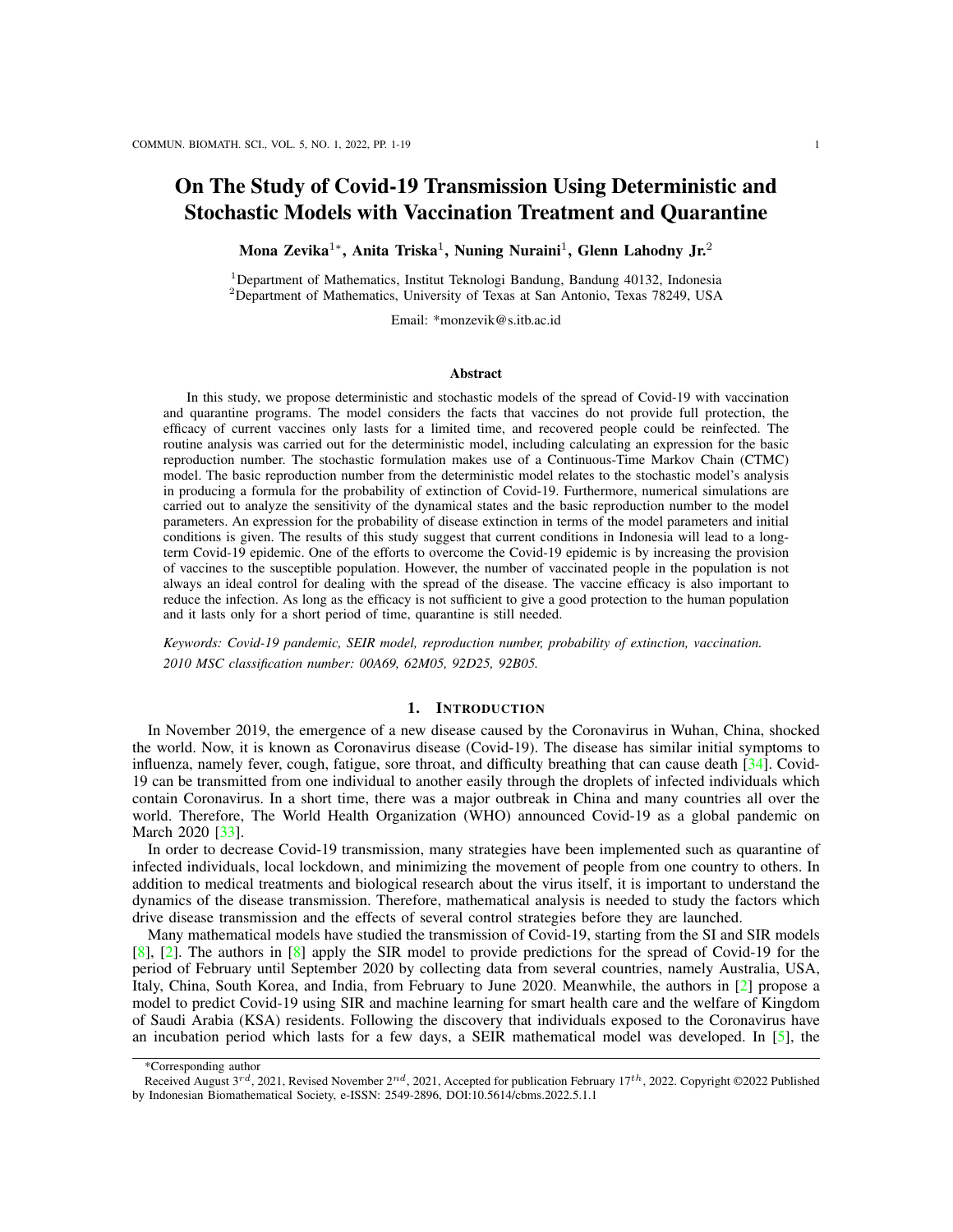The model in this study considers three important facts. First, vaccines do not provide full protection so that vaccinated people can still be infected  $[35]$ ,  $[36]$ . Second, the efficacy of current vaccines only lasts for a limited time so that vaccinated people may return to the susceptible population after a certain time [\[10\]](#page-17-10). Third, recovered individuals have natural immunity that lasts for a period of time, after which they can be reinfected. Therefore, they can return to the susceptible population  $[10]$ . Here, we assume that individuals are recruited (through birth and immigration) into the population at a constant rate  $> 0$  so that the total population is constant  $(N(t) = N(0) = N)$  and there is no disease-related death. That is, the only death rate for humans is the natural death rate  $\mu > 0$  and  $N \mu$ . Susceptible people will be vaccinated with a vaccination rate  $\alpha > 0$ . The vaccinated people will return to the susceptible population after the efficacy of the vaccine vanishes with the reduction rate of antibodies  $\kappa > 0$ . Infected individuals I can infect people in compartments  $S$  and  $V$ . However, we assume that the quarantined population  $Q$  can not spread the disease to others during their quarantine period. We assume frequency-dependent transmission where  $\beta_1 > 0$  and  $\beta_2 > 0$  denote the infection rates of susceptible and vaccinated individuals, respectively. Since vaccination provides some immunity, it is assumed that  $\beta_1 > \beta_2$ . People who have contact with infected individuals can be exposed and enter the E compartment. They are in the latent period for an average of  $1/\gamma$  days, where  $\gamma > 0$ , and cannot infect others. Some people in the E compartment will be quarantined with the proportion  $p \n\geq [0, 1)$ . The remaining proportion, 1 p, are infectious and not quarantined I. People in I and Q can recover from infection with a recovery rate  $\theta > 0$ . After recovered individuals lose their natural immunity, they return to the susceptible population with the reduction rates of antibodies by natural infection  $\nu > 0$ .

<span id="page-3-0"></span>The disease transmission is described in the following diagram.



Figure 2: Transmission diagram of Covid-19 considering the compartments of vaccinated people and quarantined people.

<span id="page-3-1"></span>Based on the diagram transmission in Figure [2,](#page-3-0) the formulation of the deterministic model is as follows

$$
\frac{dS}{dt} = (\alpha + \mu)S \quad \beta_1 \frac{S}{N} I + \kappa V + \nu R,
$$
\n
$$
\frac{dV}{dt} = \alpha S \quad (\kappa + \mu)V \quad \beta_2 \frac{V}{N} I,
$$
\n
$$
\frac{dE}{dt} = \beta_1 \frac{S}{N} I + \beta_2 \frac{V}{N} I \quad (\gamma + \mu)E,
$$
\n
$$
\frac{dI}{dt} = (1 \quad p)\gamma E \quad (\theta + \mu)I,
$$
\n
$$
\frac{dQ}{dt} = p\gamma E \quad (\theta + \mu)Q,
$$
\n
$$
\frac{dR}{dt} = \theta(Q + I) \quad (\nu + \mu)R.
$$
\n(1)

System [\(1\)](#page-3-1) is equipped with non-negative initial conditions, i.e.,  $S(0) = S_0 \t 0$ ,  $V(0) = V_0 \t 0$ ,  $E(0) =$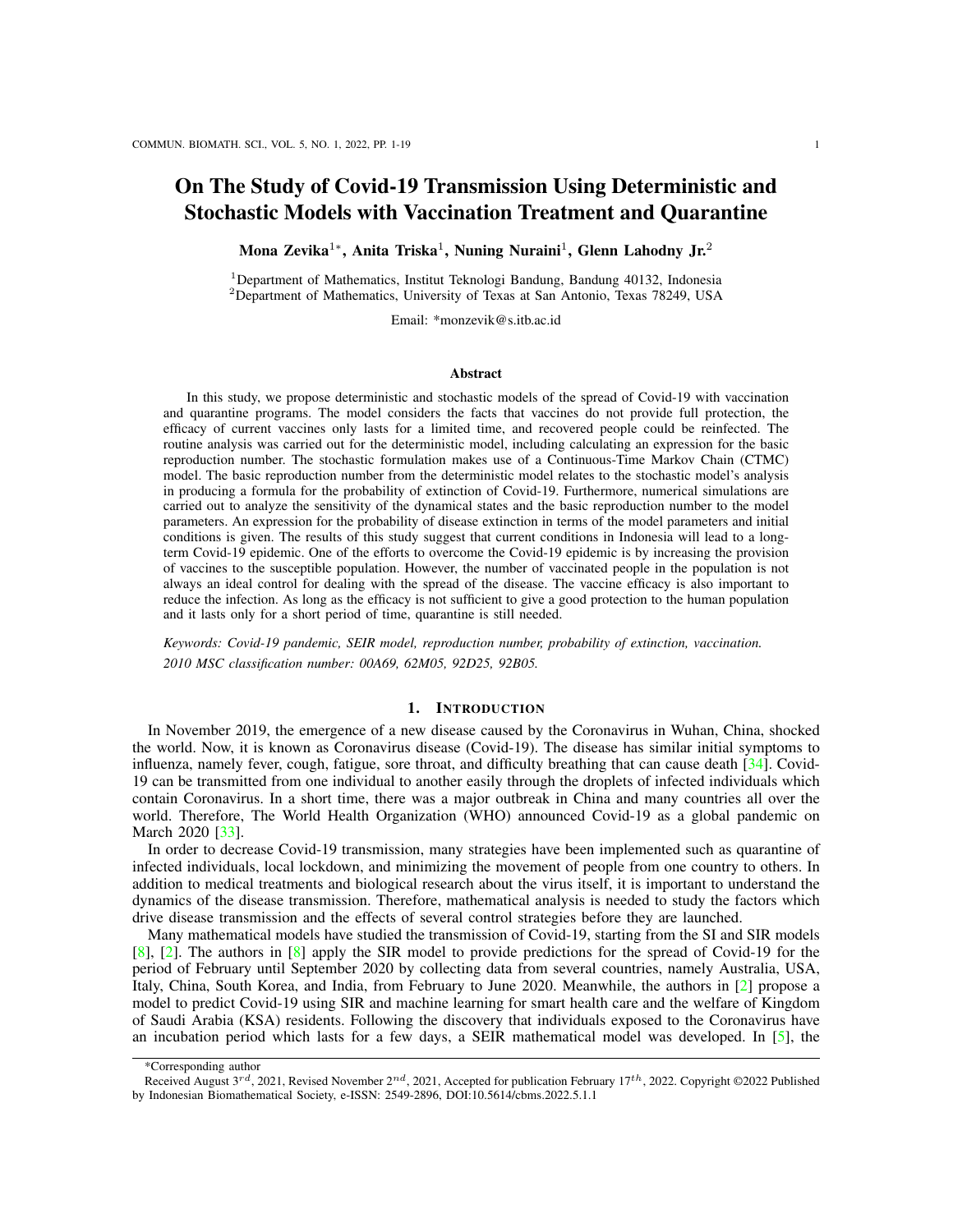$E_0$  0,  $I(0) = I_0$  0,  $Q(0) = Q_0$  0, and  $R(0) = R_0$  0.

# 2.1. Positive Invariance

Since all variables of System [\(1\)](#page-3-1) denote populations, then all of them must be non-negative for time  $t \neq 0$ when the initial conditions are also non-negative. Hence, it will be shown that System [\(1\)](#page-3-1) is well-posed from a biological point of view. Considering the first equation in System [\(1\)](#page-3-1),  $\frac{dS}{dt}$   $\mu S$  for non-negative initial conditions. Therefore,

$$
S(t) \tS_0 e^{-t} \t0. \t(2)
$$

This means that  $S(t)$  remains non-negative for all times  $t > 0$ . Analogous results hold for the other variables  $V(t)$ ,  $E(t)$ ,  $I(t)$ ,  $Q(t)$ , and  $R(t)$ .

The summation of all equations in System [\(1\)](#page-3-1) yields a differential equation for the total population  $N(t)$ as follows

<span id="page-4-0"></span>
$$
\frac{dN}{dt} = \mu N. \tag{3}
$$

Solving equation [\(3\)](#page-4-0) yields  $N(t) = \frac{\Delta}{t} + (N(0) - \frac{\Delta}{t})e^{-t}$ , where  $N(0)$  is the initial total population. As t ! 1, then  $N(t)$  !  $\Delta$ . Hence, the feasible domain of System [\(1\)](#page-3-1) is

$$
= \left\{ (S, V, E, I, Q, R) \ 2\mathbb{R}^6_+ : 0 \quad N \quad \frac{\ }{\mu} \right\},\tag{4}
$$

which is positively invariant. Thus, System [\(1\)](#page-3-1) is well-posed.

#### 2.2. The Basic Reproduction Number

System [\(1\)](#page-3-1) has two equilibrium points, namely a disease-free equilibrium (DFE) given by  $X_0 = (S, V, 0, 0, 0, 0)$ , where

$$
S = \frac{(\kappa + \mu)}{\mu(\alpha + \kappa + \mu)} \text{ and } V = \frac{\alpha}{\mu(\alpha + \kappa + \mu)}
$$

and an endemic equilibrium  $X_1 = (S^*, V^*, E^*, I^*, Q^*, R^*)$  which will be discussed in Section [\(2.4\)](#page-5-0).

The next-generation matrix method  $[11]$ ,  $[12]$  is applied to obtain an expression for the basic reproduction number of the System  $(1)$ . In System  $(1)$ , only the E and I compartments contribute to the appearance of new infections since it is assumed that quarantined individuals  $Q$  do not infect susceptible individuals. Linearization of the differential equations for the state variables  $E(t)$  and  $I(t)$  about the DFE  $X_0$  results in the Jacobian matrix

$$
\mathbf{J} = \begin{pmatrix} (\gamma + \mu) & \frac{\beta_1(\kappa + \mu) + \beta_2 \alpha}{\alpha + \kappa + \mu} \\ (1 & p) \gamma & (\theta + \mu) \end{pmatrix} . \tag{5}
$$

The Jacobian can be expressed as  $J = F \quad V$  [\[11\]](#page-17-16) with

<span id="page-4-1"></span>
$$
\mathbf{F} = \begin{pmatrix} 0 & \frac{\beta_1(\kappa + \mu) + \beta_2 \alpha}{\alpha + \kappa + \mu} \\ (1 & p)\gamma & 0 \end{pmatrix} \text{ and } \mathbf{V} = \begin{pmatrix} \gamma + \mu & 0 \\ 0 & \theta + \mu \end{pmatrix}.
$$
 (6)

The entries of F correspond to the emergence of new infected individuals and the entries of V correspond to all other state transitions [\[11\]](#page-17-16), [\[12\]](#page-17-17). These matrices are used to compute the next-generation matrix as follows

$$
\mathbf{NGM} = \mathbf{FV}^{-1} = \begin{pmatrix} 0 & \frac{\beta_1(\kappa + \mu) + \beta_2 \alpha}{(\alpha + \kappa + \mu)(\theta + \mu)} \\ \frac{(1-p)\gamma}{\gamma + \mu} & 0 \end{pmatrix}
$$
(7)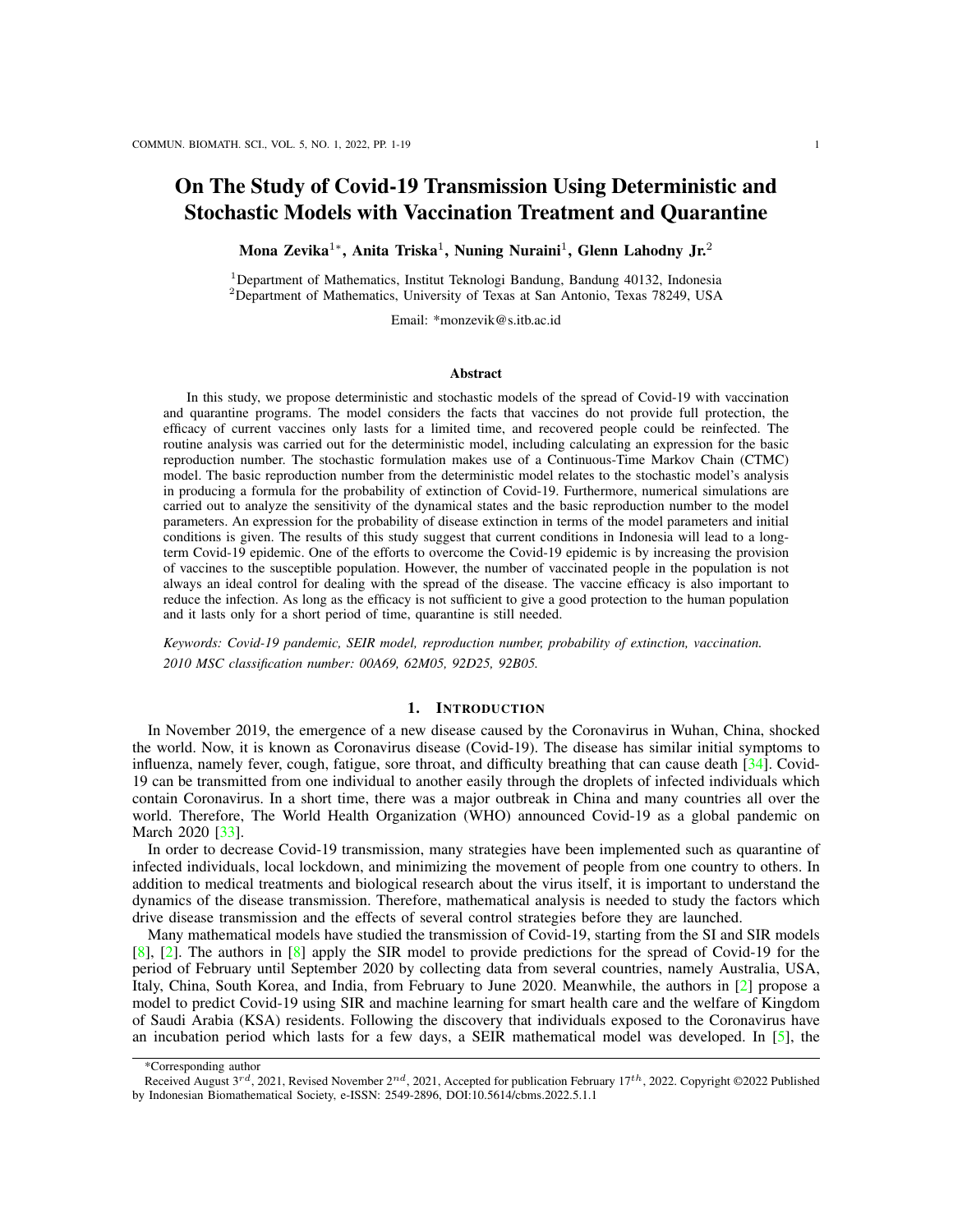The basic reproduction number is defined as the spectral radius of the next-generation matrix,  $R_0 = \rho(\text{NGM})$ [\[11\]](#page-17-16), [\[12\]](#page-17-17)

$$
R_0 = \sqrt{\frac{\left[\beta_1(\kappa + \mu) + \beta_2 \alpha\right](1 - p)\gamma}{(\theta + \mu)((\alpha + \kappa + \mu)(\gamma + \mu)}}.
$$
\n(8)

## 2.3. Stability of the Disease-free Equilibrium

If  $R_0 < 1$ , then the unique disease-free equilibrium  $X_0$  of System [\(1\)](#page-3-1) is locally asymptotically stable and if  $R_0 > 1$ , then  $X_0$  is unstable.

*Proof:* The evaluation of the Jacobian matrix for [\(1\)](#page-3-1) at  $X_0$  has eigenvalues  $\mu$ ,  $(\mu + \theta)$ ,  $(\mu + \nu)$ ,  $(\mu + \alpha + \kappa)$ , and the roots of the polynomial

<span id="page-5-1"></span>
$$
a_2 \lambda^2 + a_1 \lambda^2 + a_0 = 0, \tag{9}
$$

where

$$
a_2 = \alpha + \kappa + \mu,
$$
  
\n
$$
a_1 = (\alpha + \kappa + \mu)(\gamma + 2\mu + \theta),
$$
  
\n
$$
a_0 = (\alpha + \kappa + \mu)(\gamma + \mu)(\theta + \mu)(1 - R_0^2).
$$

The characteristic polynomial [\(9\)](#page-5-1) has two negative roots when  $R_0 < 1$ . Thus, it is clear that  $X_0$  is locally asymptotically stable for  $R_0 < 1$  and unstable for  $R_0 > 1$ .

## <span id="page-5-0"></span>2.4. Existence of a Unique Endemic Equilibrium

The unique endemic equilibrium point of System [\(1\)](#page-3-1) is  $X_1 = (S^*, V^*, E^*, I^*, Q^*, R^*)$ , with

$$
S^* = \frac{(I^*\beta_{2}\mu + \kappa + \mu)(\gamma + \mu)(\mu + \theta)}{\mu \gamma (1 - p) (I^*\beta_1\beta_2\mu + \alpha \beta_2 + \kappa \beta_1 + \beta_1\mu)},
$$
  
\n
$$
V^* = \frac{(\gamma + \mu)(\mu + \theta)^2 \alpha}{\mu \gamma (1 - p) (I^*\beta_1\beta_2\mu + \alpha \beta_2 + \kappa \beta_1 + \beta_1\mu)},
$$
  
\n
$$
E^* = \frac{I^*(\mu + \theta)}{(1 - p)\gamma}, Q^* = \frac{I^*p}{1 - p}, R^* = \frac{\theta I^*}{(1 - p)(\mu + \nu)},
$$

where  $I^*$  is defined implicitly by

$$
f(I^*) = b_2 I^{*2} + b_1 I^* + b_0,
$$
  
\n
$$
b_2 = \mu^2 \beta_1 \beta_2 ((\mu + \nu + \theta) \gamma + (\theta + \mu) (\mu + \nu)),
$$
  
\n
$$
b_1 = (1 \ p) \ \gamma \mu \beta_1 \beta_2 (\mu + \nu) + \ \mu \beta_2 (\theta + \mu) (\mu + \nu) (\gamma + \mu)
$$
  
\n
$$
+ \ \mu (\alpha \beta_2 + \kappa \beta_1 + \mu \beta_1) ((\mu + \nu + \theta) \gamma + (\theta + \mu) (\mu + \nu)),
$$
  
\n
$$
b_0 = \frac{2}{(\mu + \gamma)} (\mu + \alpha) (\mu + \theta) (\alpha + \kappa + \mu) (\beta_0^2 \ 1).
$$

According to Descartes' criterion, the polynomial  $f(I^*)$  has one positive root  $(I^* > 0)$  since the sign of the coefficients of polynomial  $f(I^*)$  change once, that is  $b_2 > 0$  and  $b_0 < 0$  when  $R_0 > 1$ . Thus,  $X^*$  is guaranteed to exist when  $R_0 > 1$ . Figure [3](#page-6-0) shows the bifurcation diagram of the equilibrium points with respect to  $\beta_2$ , whereas other parameters are fixed. When the values of  $\beta_2$  for the case  $R_0 < 1$ ,  $X_0$  is asymptotically stable. Meanwhile, if the values of  $\beta_2$  in the case  $R_0 > 1$ ,  $X_0$  becomes unstable and a stable endemic equilibrium exists.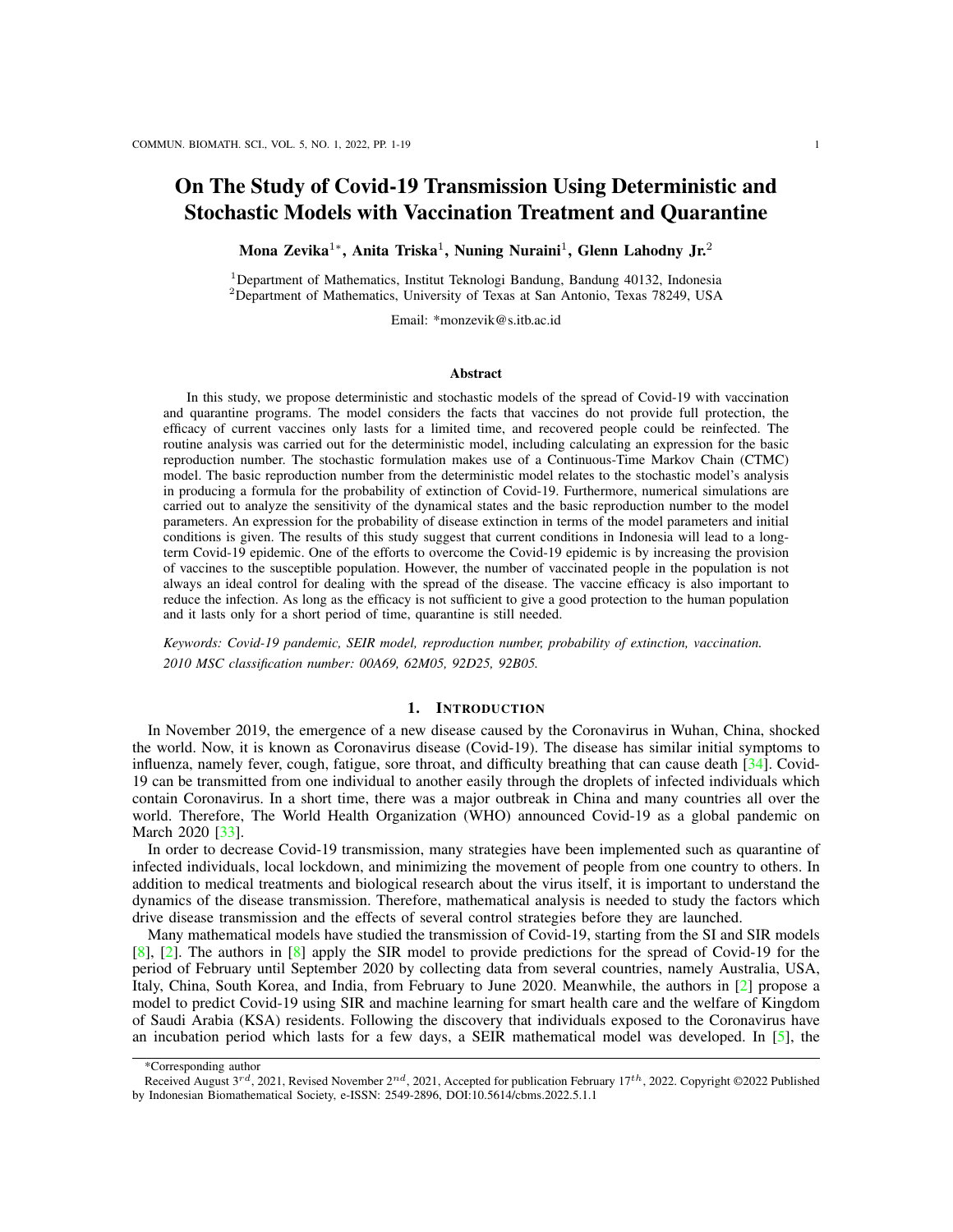<span id="page-6-0"></span>

Figure 3: Bifurcation diagram of the equilibrium points with respect to parameter 2. Solid lines indicate the stable equilibriums and dashed lines indicate unstable equilibriums.

#### 3. STOCHASTIC MODEL

# 3.1. Continuous-Time Markov Chain Model

In this section, we discuss a stochastic model for the spread of Covid-19 based on the deterministic model in Section 2. For convenience, the same notation used for the deterministic model is used in the stochastic model for the appropriate states. Let  $S(t)$ ,  $V(t)$ ,  $E(t)$ ,  $I(t)$ ,  $Q(t)$ , and  $R(t)$  be discrete random variables representing the number of susceptible, vaccinated, exposed (infected but not yet infectious), infectious, quarantined, and recovered individuals after  $t = 0$  days, respectively. The related discrete-valued random 0 days, respectively. The related discrete-valued random vector is denoted as

$$
X(t) = (S(t), V(t), E(t), I(t), Q(t), R(t)).
$$
\n(10)

A continuous-time Markov chain (CTMC) model is defined in terms of the state transitions that occur for the stochastic process  $fX(t)$   $\ell \geq [0, 1)$  g during an infinitesimally-small time period t. The change  $X(t) = X(t + t)$   $X(t)$  has an infinitesimal transition probability  $r + t + o(t)$ . The state transitions and corresponding rates are summarized in Table [2.](#page-7-0)

#### 3.2. Branching Process Approximation

To determine the probability of disease extinction, the nonlinear dynamics of the CTMC model are approximated near the DFE using a Galton-Watson multitype branching process as in  $\lceil 3 \rceil$ ,  $\lceil 4 \rceil$ . The only state variables contributing to the appearance of new infections are  $E$  and  $I$ . Therefore, the branching process approximation is only applied to these states, and the number of susceptible and vaccinated people is assumed to be close to disease-free equilibrium,  $S(t)$  S and  $V(t)$  V. to be close to disease-free equilibrium,  $S(t)$  S and  $V(t)$  V.

Both susceptible and vaccinated individuals can become infected through direct contact with infectious (non-quarantined) individuals. In the following, we use the term 'offspring' to describe susceptible or vaccinated people, each of whom was exposed through direct contact with an infectious person. The term 'offspring' will also be used for exposed people who develop an infectious state. We assume that the events associated with the infected states  $E(t)$  and  $I(t)$  are independent. That is, the number of offspring produced by a single exposed or infectious individual does not depend on the number of offspring produced by other exposed or infectious individuals. This assumption of independent events is the most restrictive leading to a Galton-Watson multitype branching process [\[3\]](#page-17-14), [\[6\]](#page-17-18), [\[18\]](#page-17-19), [\[20\]](#page-17-20).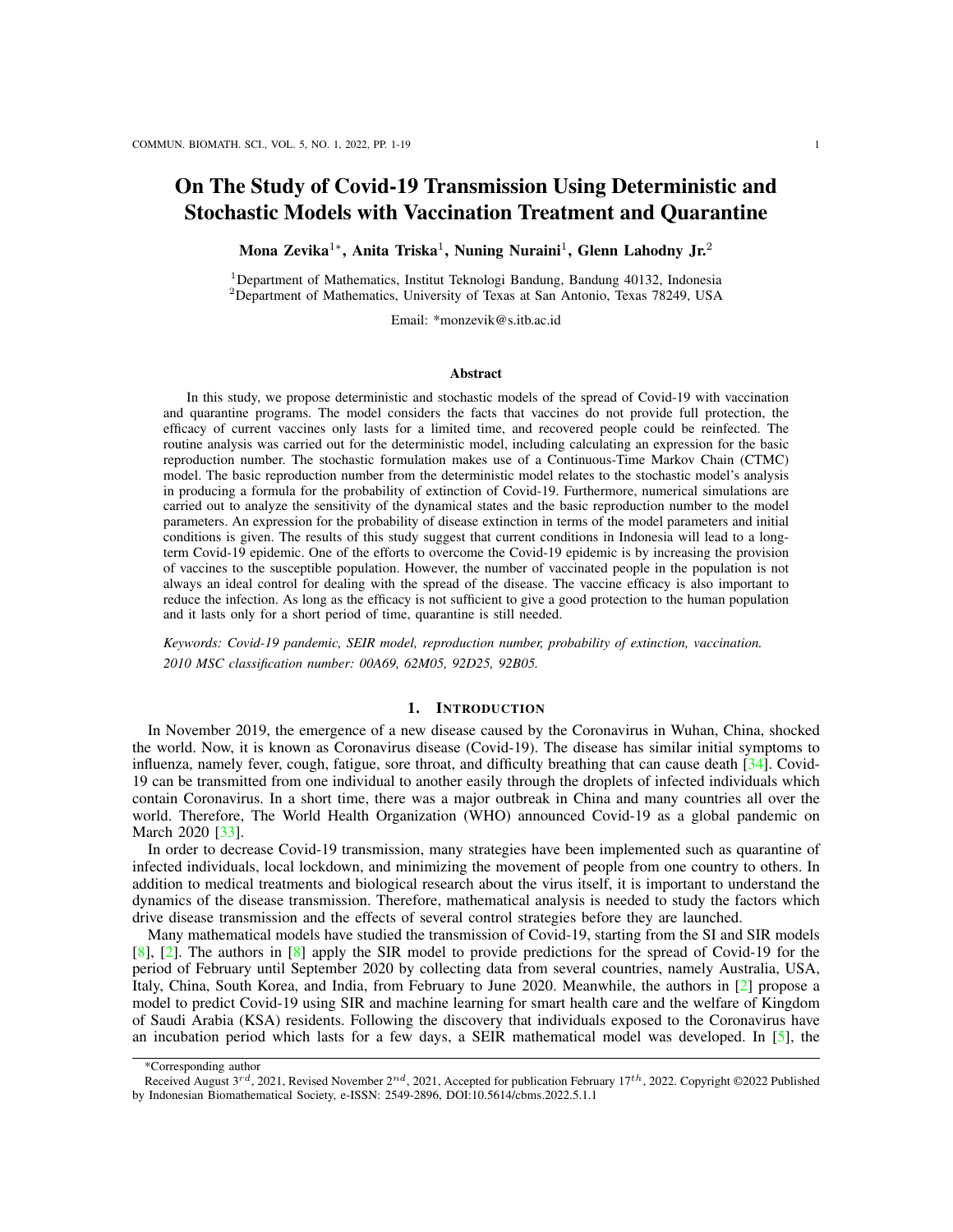| Description            | Change                           | Rate, r     |  |
|------------------------|----------------------------------|-------------|--|
| Recruitment            | $S/S+1$                          |             |  |
| Rate of vaccination    | $(S; V)$ / $(S \t1; V + 1)$      | S           |  |
| Death of S             | S/S                              | S           |  |
| Infection of S         | $(S; E)$ ! $(S \t1; E + 1)$      | $1 SI = N$  |  |
| Death of $V$           | $V$ / $V$                        |             |  |
| Infection of $V$       | $(V;E)$ ! $(V \t1;E+1)$          | $2$ V I = N |  |
| V becomes S            | $(V; S)$ ! $(V \t1; S + 1)$      |             |  |
| Exposed to infectious  | $(E, I)$ $\neq$ $(E - 1, I + 1)$ | (1)<br>p)   |  |
| Exposed to quarantined | $(E \t1; Q + 1)$<br>$(E;Q)$ !    | E           |  |
| Death of $E$           | FIF 1                            | F           |  |
| Recovery of 1          | $(I/R)$ $(1 \t1)R + 1)$          |             |  |
| Death of 1             | $\overline{1}$                   |             |  |
| Recovery of Q          | $(Q; R)$ ! $(Q \t1; R + 1)$      |             |  |
| Death of Q             | $\overline{O}$                   |             |  |
| Loss of immunity       | $(R, S)$ ! $(R \t1, S + 1)$      |             |  |
| Death of $R$           | R                                |             |  |

<span id="page-7-0"></span>Table 2: State transitions and corresponding rates describing the CTMC model.

The probability of disease extinction is defined as

$$
P_0 = \lim_{t \to \infty} \text{Prob} \mathcal{F}E(t) + I(t) = 0g. \tag{11}
$$

Note that the probability of disease extinction does not depend on the number of quarantined individuals  $Q(t)$  since it is assumed quarantined individuals are not capable of infecting susceptible individuals. Thus, even if infectious quarantined individuals are present, they will eventually recover or die without transmitting the disease producing new infections. An expression for the probability of disease extinction can be obtained from the offspring probability generating functions (pgfs) for the states  $E$  and  $I$ .

In general, for  $x_i(0) = 1$  and  $x_j(0) = 0$  where  $j \notin i$ , the offspring probability generating function (pgf) for individuals of type i is the function  $f_i : [0, 1]^n$  !  $[0, 1]^n$  defined by

$$
f_i(x_1,\ldots,x_n) = \sum_{k_1=1}^{\infty} \sum_{k_n=1}^{\infty} P_i(k_1,\ldots,k_n) x_1^{k_1} x_2^{k_n}, \qquad (12)
$$

where  $P_i(k_1, \ldots, k_n)$  denotes the probability that one type i individual gives 'birth' to  $k_i$  individuals of type j [\[3\]](#page-17-14), [\[4\]](#page-17-15). For the branching process approximation, we consider exposed people as type 1 individuals  $(x_1)$ , and infected people as type 2 individuals  $(x_2)$ .

The offspring pgf for E, given  $E(0) = 1$  and  $I(0) = 0$ , is

$$
f_1(x_1, x_2) = \frac{(1-p)\gamma x_2 + p\gamma + \mu}{\gamma + \mu}.
$$
 (13)

The term  $(1 p)\gamma/(\gamma + \mu)$  is the probability that a person changes status from exposed to infectious (nonquarantined), the term  $p\gamma/(\gamma + \mu)$  is the probability that a person changes status from exposed to quarantined, and the term  $\mu/(\gamma + \mu)$  is the probability of natural death for an exposed person before becoming infectious or quarantined.

The offspring pgf for I, given  $E(0) = 0$  and  $I(0) = 1$ , is

$$
f_2(x_1, x_2) = \frac{\beta_1(\kappa + \mu)x_1x_2 + \beta_2\alpha x_1x_2 + (\theta + \mu)(\alpha + \kappa + \mu)}{\beta_1(\kappa + \mu) + \beta_2\alpha + (\theta + \mu)(\alpha + \kappa + \mu)}.
$$
(14)

The term  $\beta_1(\kappa+\mu)/(\beta_1(\kappa+\mu)+\beta_2\alpha+(\theta+\mu)(\alpha+\kappa+\mu))$  is the probability that a susceptible person becomes exposed as a result of contact with an infectious person. The term  $\beta_2\alpha/(\beta_1(\kappa+\mu)+\beta_2\alpha+(\theta+\mu)(\alpha+\kappa+\mu))$ is the probability that a vaccinated person becomes exposed as a result of contact with an infectious person.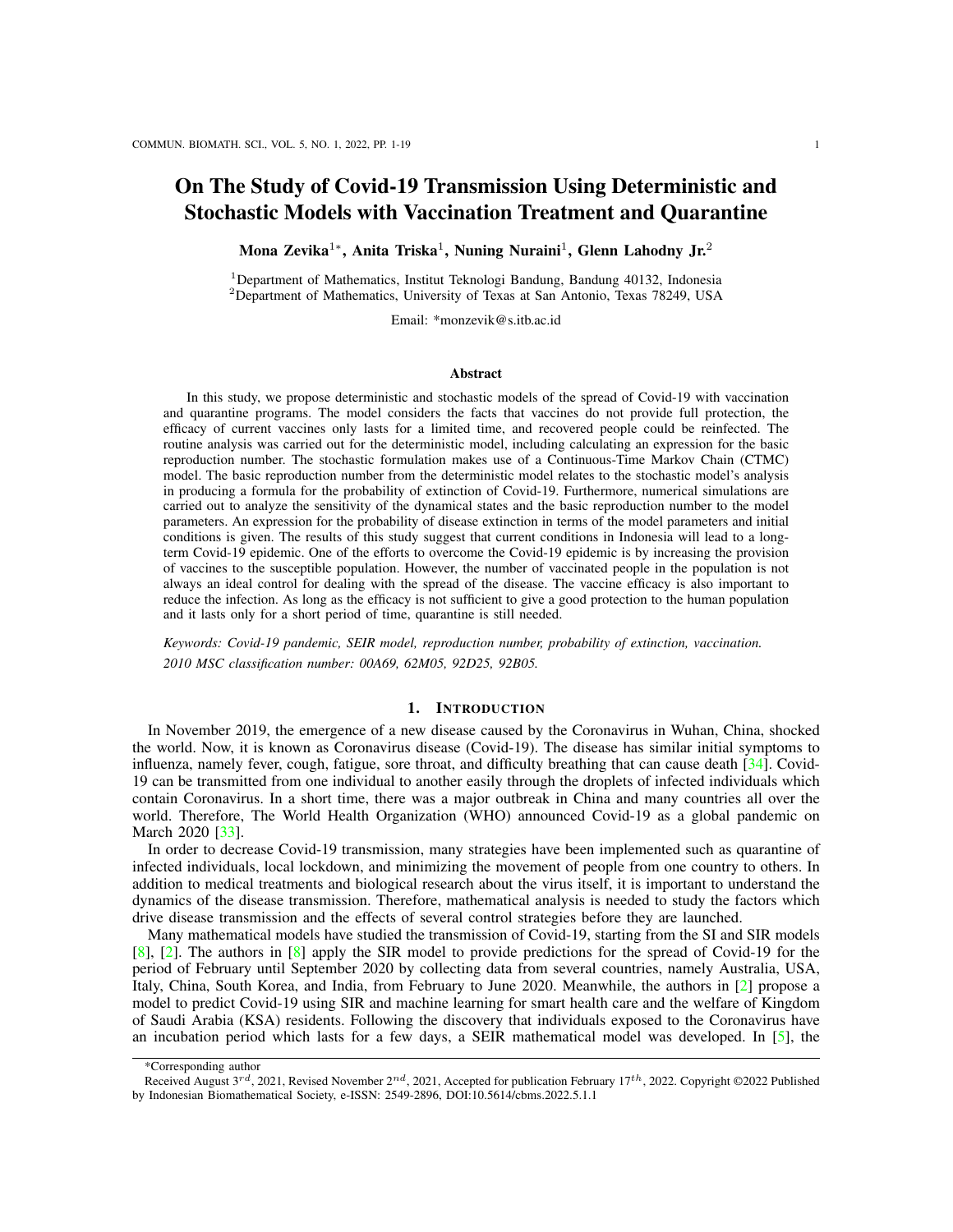The term  $(\theta + \mu)(\alpha + \kappa + \mu)/(\beta_1(\kappa + \mu) + \beta_2 \alpha + (\theta + \mu)(\alpha + \kappa + \mu))$  is the probability of recovery or death of an infected person.

The expectation matrix  $M = [m_{ij}]$  is a non-negative 2 2 matrix, whose entries are defined as

$$
m_{ij} = \frac{\partial f_j}{\partial x_i},\tag{15}
$$

where the partial derivatives are evaluated at the fixed point  $(x_1, x_2) = (1, 1)$  [\[3\]](#page-17-14), [\[4\]](#page-17-15). The entry  $m_{ij}$  denotes the expected number of type  $i$  offspring produced by one individual of type  $j$ . The expectation matrix  $M = [m_{ij}]$  for the offspring pgfs is

$$
M = \begin{pmatrix} 0 & \frac{\beta_1(\kappa + \mu) + \beta_2 \alpha}{\beta_1(\kappa + \mu) + \beta_2 \alpha + (\theta + \mu)(\alpha + \kappa + \mu)} \\ \frac{(1-p)\gamma}{\gamma + \mu} & \frac{\beta_1(\kappa + \mu) + \beta_2 \alpha}{\beta_1(\kappa + \mu) + \beta_2 \alpha + (\theta + \mu)(\alpha + \kappa + \mu)} \end{pmatrix}
$$
(16)

Since the expectation matrix  $M$  is irreducible and the offspring pgfs  $f_i$  are non-singular, there are at most two fixed points  $(x_1, x_2) \n\supseteq [0, 1]^2$  [\[26\]](#page-17-21). If the process is subcritical or critical  $(\rho(M) < 1$  or  $\rho(M) = 1)$ , then the point (1, 1) is the only fixed point. However, if the process is supercritical ( $\rho(M) > 1$ ), then there is a unique second fixed point  $(q_1, q_2) \ge (0, 1)^2$  of the offspring pgfs [\[18\]](#page-17-19), [\[26\]](#page-17-21). The probability of disease extinction is calculated using the fixed point  $(q_1, q_2) \n\supseteq (0, 1)^2$ . In particular, the probability of disease extinction is

$$
P_0 = \begin{cases} 1 & \text{if } \rho(M) = 1, \\ q_1^{E(0)} q_2^{I(0)} & \text{if } \rho(M) > 1. \end{cases}
$$
 (17)

Thus, the spectral radius of the expectation matrix  $\rho(M)$  serves as a threshold for disease persistence or extinction for the stochastic model in the same way that the basic reproduction number  $R_0$  is a threshold for the deterministic model [\[3\]](#page-17-14), [\[4\]](#page-17-15). The spectral radius of  $M$  is given by

$$
\rho(M) = \frac{1}{2} \left[ A + \sqrt{A^2 + 4AB} \right],
$$
\n(18)

where

$$
A = \frac{\beta_1(\kappa + \mu) + \beta_2 \alpha}{\beta_1(\kappa + \mu) + \beta_2 \alpha + (\theta + \mu)(\alpha + \kappa + \mu)},
$$
  

$$
B = \frac{(1 \ p)\gamma}{\gamma + \mu}
$$

The Threshold Theorem in [\[4\]](#page-17-15) gives the following relationship between  $\rho(M)$  and  $R_0$ :

$$
R_0 < 1 \, (= 1, > 1) \quad (\quad) \quad \rho(M) < 1 \, (= 1, > 1). \tag{19}
$$

The hypotheses of the Threshold Theorem are satisfied since the matrix  $F$  in [\(6\)](#page-4-1) is non-negative, the expectation matrix M is irreducible, and the matrix V in  $(6)$  is a non-singular M-matrix.

Let  $E(0) = e_0$  and  $I(0) = i_0$  for  $R_0 > 1$ , then the probability of extinction of disease define

<span id="page-8-1"></span>
$$
P_0 = \lim_{t \to \infty} \text{Prob} f E(t) + I(t) = 0 \mathcal{G} = q_1^{e_0} q_2^{i_0}, \tag{20}
$$

<span id="page-8-0"></span>for the unique fixed point  $(q_1, q_2) \n\mathcal{Z}(0, 1)^2$  of the offspring probability generating functions. The values of  $q_1$  and  $q_2$  are given by

$$
q_1 = \frac{p\gamma + \mu}{\gamma + \mu} + \frac{(1 - p)\gamma}{\gamma + \mu} \frac{1}{R_0^2},
$$
  
\n
$$
q_2 = \frac{1}{R_0^2},
$$
\n(21)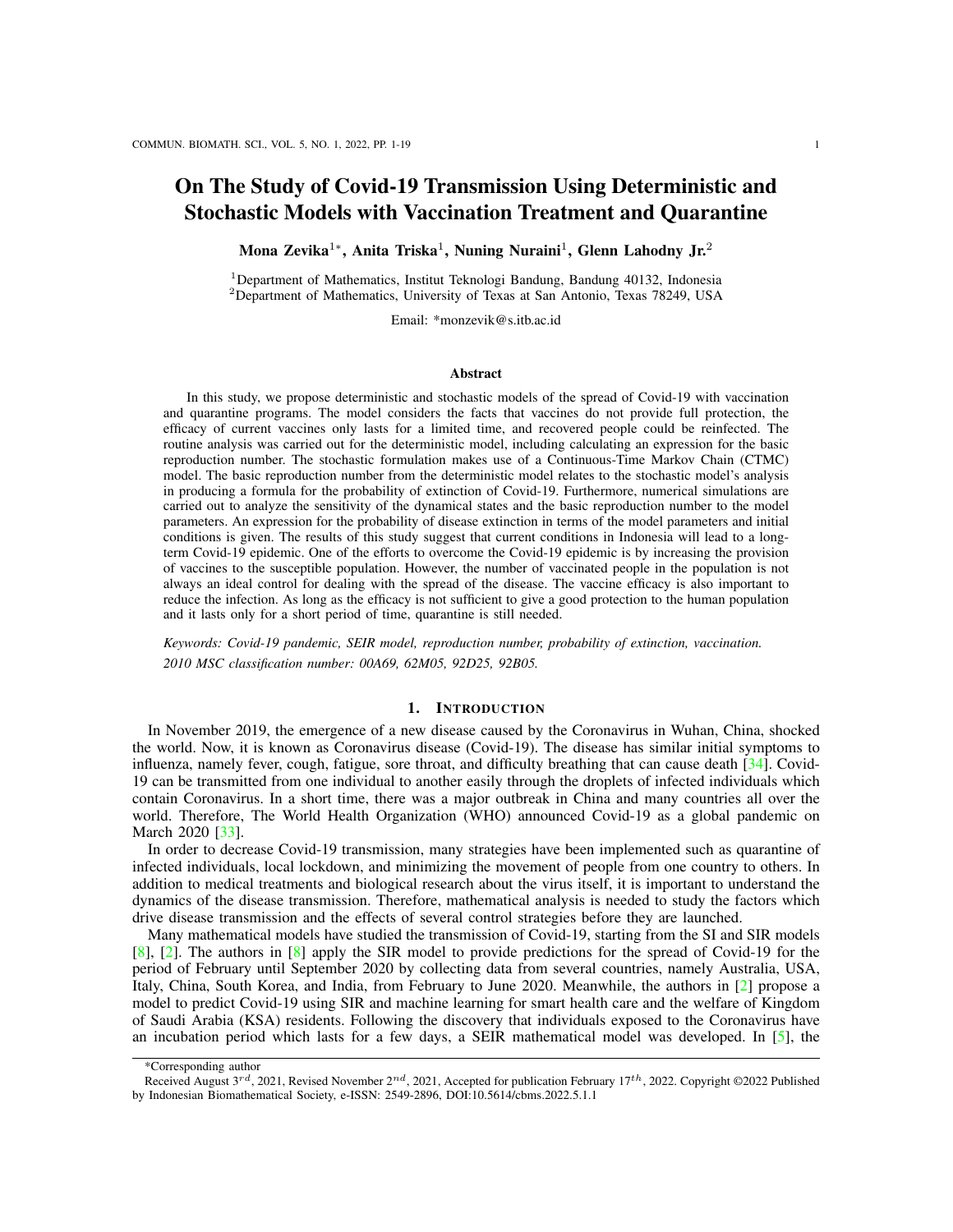Here, the term  $q_1$  denotes the probability of disease extinction for a single exposed individual. Meanwhile, the term  $q_2$  is the probability of disease extinction for a single infectious (non-quarantined) individual. The expressions for  $q_1$  and  $q_2$  can be interpreted epidemiologically. Given one exposed individual, either that individual dies from natural causes with probability  $\mu/(\gamma + \mu)$ , survives and progresses to a quarantined status with probability  $p\gamma/(\gamma + \mu)$ , or survives and progresses to an infectious (non-quarantined) status with probability  $(1 p)\gamma/(\gamma+\mu)$ . Then the infectious individual succesfully transmits the infection with probability  $q_1 = 1/R_0^2$ . Note that  $q_2 < q_1$  which is biologically reasonable since the disease is more likely to persist if individuals are already infectious rather than only exposed to the disease.

## 4. NUMERICAL ANALYSIS

In this section, we perform numerical simulation of the deterministic and stochastic models as well as sensitivity analysis of  $R_0$ ,  $P_0$ , and the equilibrium values with respect to the model parameters. All simulations use the parameter values in Table [3.](#page-9-0)

| Table 3: Parameter values with their description used in the simulation |  |  |  |  |  |  |  |
|-------------------------------------------------------------------------|--|--|--|--|--|--|--|
|-------------------------------------------------------------------------|--|--|--|--|--|--|--|

<span id="page-9-0"></span>

| Symbol         | Parameter                                              | Value                             | Unit      | References         |
|----------------|--------------------------------------------------------|-----------------------------------|-----------|--------------------|
|                | Recruitment rate                                       | Ν                                 | human/day | assumed            |
|                | Death rate                                             | 365)<br>$1 = (70$                 | human/day | assumed            |
|                | Vaccination rate                                       | $4:2:10^{-3}$<br>4<br>$1:10^{-7}$ | 1/day     | $\lceil 25 \rceil$ |
|                | The reduction rates of antibodies by vaccination       | $1 = 240$<br>$1 = 180$            | 1/day     | $\lceil 10 \rceil$ |
|                | Infection rate of S                                    | 0:119<br>0:282                    |           | $\lceil 32 \rceil$ |
| $\overline{2}$ | Infection rate of V                                    | 0.05<br>0:2                       |           | assumed            |
| Ŋ              | Proportion of quarantined humans E                     | 0                                 |           | assumed            |
|                | Latency period                                         | $1 = 5:5$                         | 1/day     | $\lceil 14 \rceil$ |
|                | Recovery rate                                          | $1 = 10$                          | 1/day     | $\lceil 14 \rceil$ |
|                | The reduction rates of antibodies by natural infection | $1 = 240$<br>$1 = 180$            | 1/day     | $\lceil 10 \rceil$ |

Figure [4](#page-10-0) shows the plots of one sample path of the CTMC model and the solution of deterministic model with  $\alpha = 0.0001$ ,  $p = 0.45$ ,  $\beta_1 = 0.25$ ,  $\beta_2 = 0.1$ ,  $\kappa = \nu = 1/210$ , and  $R_0 = 1.1651$ . It can be seen that for the SVEQIR model with loss of immunity to  $V$  and  $R$  after a certain period of time, there will be an epidemic in the long term.

#### 4.1. Level Sets  $R_0$

The level sets of  $R_0$  for some parameters are given in Figure [5.](#page-11-0) Figures [5\(](#page-11-0)a) and 5(d) show that the values of  $\beta_2$  and  $\kappa$  are proportional to the value of  $R_0$ , while the value of  $\alpha$  is inversely proportional to the value of  $R_0$ . These results provide knowledge that the value of  $R_0$  can be reduced by using a vaccine with higher efficacy (decreasing  $\beta_2$ ) and a longer effective period (decreasing  $\kappa$ ). Furthermore, Figures [5\(](#page-11-0)b) and 5(c) show that increasing p or  $\alpha$  decreases the value of  $R_0$ . These results indicate that the value of  $R_0$  can be reduced by increasing the proportion of people who are quarantined and the proportion of people who are vaccinated.

#### 4.2. Sensitivity Index of  $R_0$

We analyzed the sensitivity of  $R_0$  to model parameters using a normalized forward sensitivity index as defined in  $[7]$ . In particular, the forward sensitivity index of the normalized variable  $u$ , which depends on the parameter  $p$ , is defined as

<span id="page-9-1"></span>
$$
\frac{u}{\rho} = \frac{\partial u}{\partial p} \quad \frac{p}{u}.\tag{22}
$$

The sensitivity index of  $R_0$  can be calculated for each model parameter given in Table [3.](#page-9-0) Using the parameter values given in Table [3,](#page-9-0) the sensitivity index  $R_0$  to the parameters in System [\(1\)](#page-3-1) is evaluated using equation [\(22\)](#page-9-1) and the results are given in Table [4.](#page-10-1)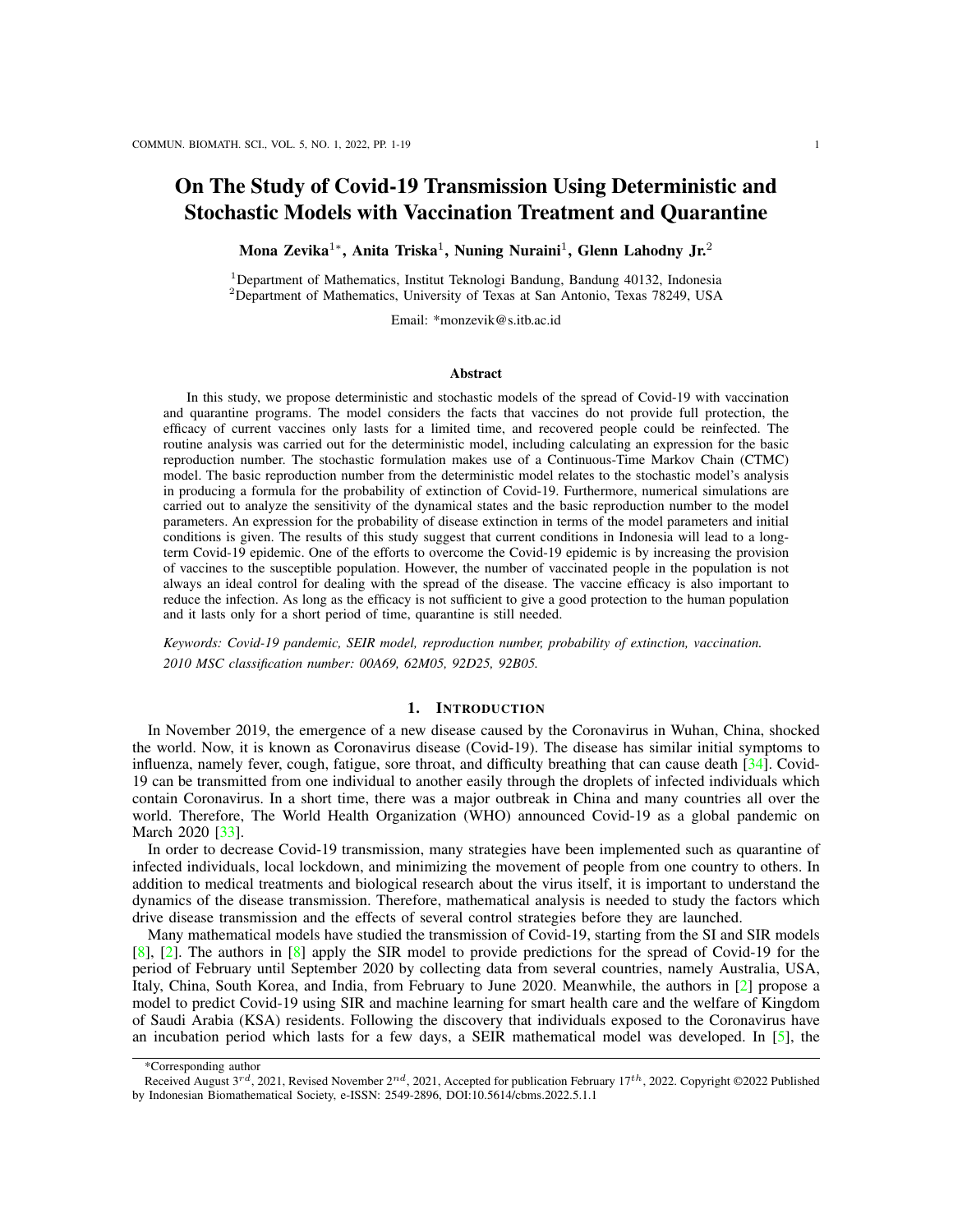<span id="page-10-0"></span>

<span id="page-10-1"></span>Figure 4: Simulation of ODE (dashed) and CTMC (solid) models with  $= 0.0001/p = 0.45$ ;  $_1 = 0.25$ ;  $_2 = 0.1$ ;  $= 0.25$ ;  $_3 = 0.1$ ;  $= 1$ =210, and  $R_0 = 1:1651$ .

|                          | Scenario 1             |                                                       | Scenario 2               |                                                  |  |  |
|--------------------------|------------------------|-------------------------------------------------------|--------------------------|--------------------------------------------------|--|--|
| $\mathcal{R}_0 = 1.1651$ |                        |                                                       | $\mathcal{R}_0 = 1.2724$ |                                                  |  |  |
|                          | $(p) = (0.0001, 0.45)$ |                                                       | $(p) = (0.0042, 0.1)$    |                                                  |  |  |
|                          | Parameter (p)          | Sentivity index $(\Upsilon^{\mathcal{R}_0}_{\ldots})$ | Parameter (p)            | Sentivity index $(\Upsilon^{\mathcal{R}_0}_{n})$ |  |  |
|                          |                        | $-0.4998$                                             |                          | $-0.4998$                                        |  |  |
|                          |                        | $+0.4959$                                             |                          | $+0.3704$                                        |  |  |
|                          | р                      | $-0.4091$                                             | 2                        | $+0.1296$                                        |  |  |
|                          |                        | $-0.0061$                                             |                          | $-0.1037$                                        |  |  |
|                          |                        | $+0.0060$                                             |                          | $+0.1029$                                        |  |  |
|                          | $\mathcal{P}$          | $+0.0041$                                             | D                        | $-0.0556$                                        |  |  |
|                          |                        | $-0.0003$                                             |                          | $+0.0005$                                        |  |  |
|                          |                        | $+0.0001$                                             |                          | $+0.0001$                                        |  |  |
|                          |                        |                                                       |                          |                                                  |  |  |

Table 4: Sensitivity indices of  $R_0$  to parameters.

Table [4](#page-10-1) shows the sensitivity indices of  $R_0$  for two scenarios of pairs  $\alpha$  and p. From the table, it can be observed that the level of antibody reduction by natural infection  $(\nu)$  has no effect on  $R_0$ . This occurs because the expression for  $R_0$  does not contain  $\nu$ . The basic reproduction number  $R_0$  is the most sensitive to the recovery rate ( $\theta$ ) and the infection rate of S by I ( $\beta_1$ ), respectively. Meanwhile,  $R_0$  is the least sensitive to the latency period  $(\gamma)$  and the natural death rate  $(\mu)$ , respectively. However, these four parameters are not easy to control through human intervention. Thus, we pay our attention to other parameters, namely  $p, \alpha, \kappa$ , and  $\beta_2$ . These parameters have different sensitivity orders in Scenarios 1 and 2, depending on the magnitude of each value. The value of  $R_0$  in Scenario 1 is closer to the situation in Indonesia. Under Scenario 1,  $R_0$ is more sensitive to the parameter p, followed by  $\alpha$ ,  $\kappa$ , and  $\beta_2$ . This is in accordance to the level set of  $R_0$ in the previous subsection. Figure [5\(](#page-11-0)b) that showed the level set of  $R_0$  to p and  $\alpha$  has the longest interval of  $R_0$  compared to three other figures. Under this circumstance, since the current vaccines do not give full protection and the antibodies from vaccination has limited time, it is still necessary to quarantine the infected.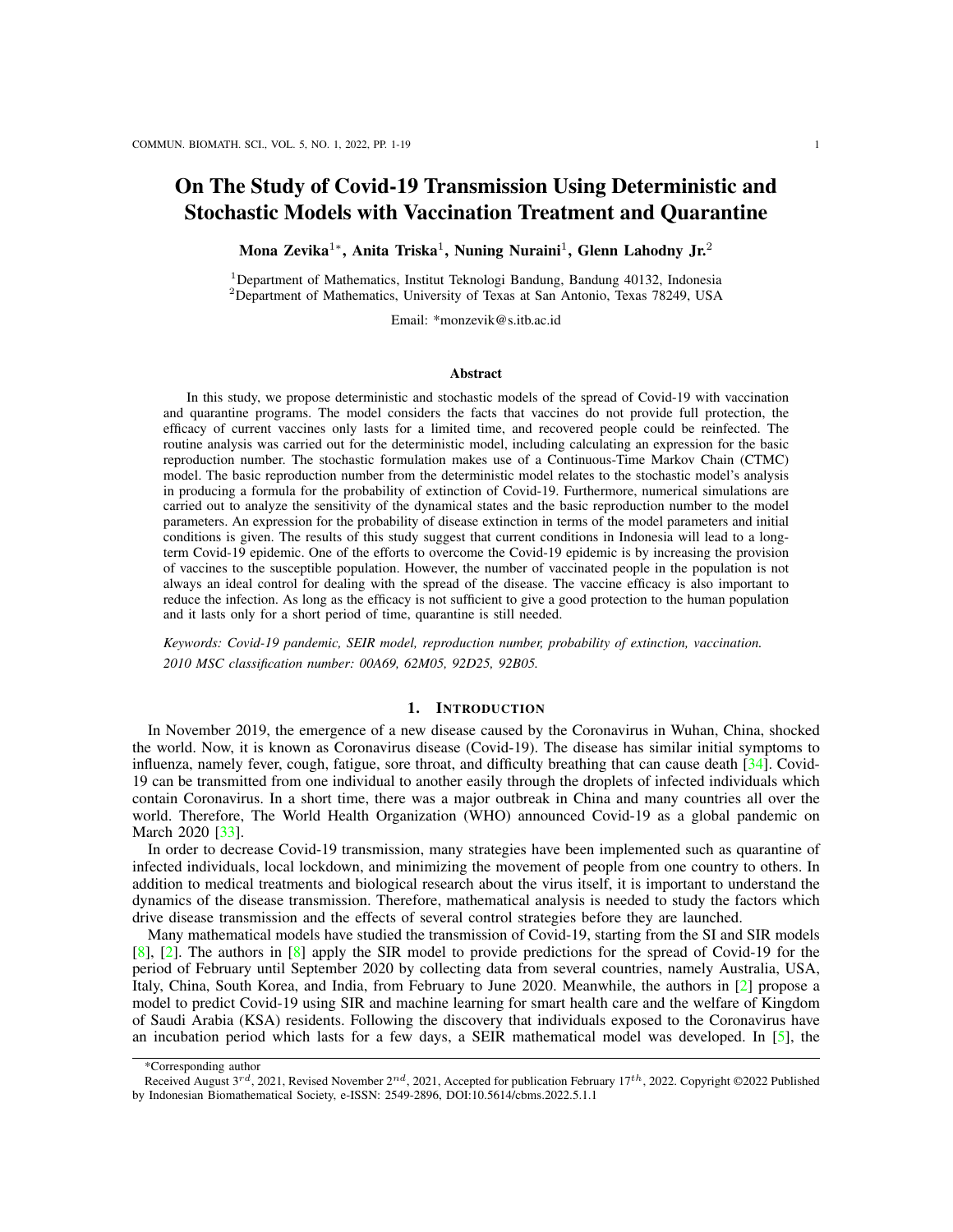<span id="page-11-0"></span>

Figure 5: Level set of  $R_0$  with data in Table [3:](#page-9-0) = 0.0001;  $p = 0.45$ ;  $p = 0.25$ ;  $q = 0.1$ ; = = 1=210.

#### 4.3. Probability of Disease Extinction

The expression  $q_1$  in equation [\(21\)](#page-8-0) represents the probability of extinction of the disease in the state E, and the expression  $q_2$  represents the probability of extinction in the state I. In Figure [6,](#page-12-0) the sensitivity of each quantity is shown in relation to vaccination rate, infection rate, and proportion of quarantined individuals. Figure [6](#page-12-0) shows that the values of  $\alpha$  and p are directly proportional to  $q_1$  and  $q_2$ , while values of  $\beta_2$  are inversely proportional to  $q_1$  and  $q_2$ . These results indicate that increasing the vaccine's efficacy, the rate of vaccination, and the proportion of quarantined infected people contributes to improving the probability of extinction of Covid-19 in the population.

The probability of disease extinction  $P_0$  is calculated for several sets of initial conditions using the equation [\(20\)](#page-8-1). This probability is compared with the numerical estimate (Approx.) of disease extinction in the CTMC model simulation. The numerical estimations are obtained from the proportion of 10,000 sample paths of the CTMC for which disease extinction occurs  $(E(t) = I(t) = 0)$  before time  $t = 320$ , which is the peak of the deterministic model. The results are summarized in Table [5](#page-12-1) with parameter values as in Table [3](#page-9-0) and initial conditions  $S(0) = 30,000$   $E(0)$   $I(0)$ ,  $V(0) = 0$ ,  $E(0)$ ,  $I(0)$ ,  $Q(0) = 0$ , and  $R(0) = 0$ .

In Table  $5$  it can be seen that the analytical value of the probability of extinction is very close to the estimated extinction value obtained from the 10,000 sample simulation. This shows that the probability of disease extinction can be calculated by the formula obtained  $P_0$  [\(21\)](#page-8-0). Meanwhile, for the simulation case in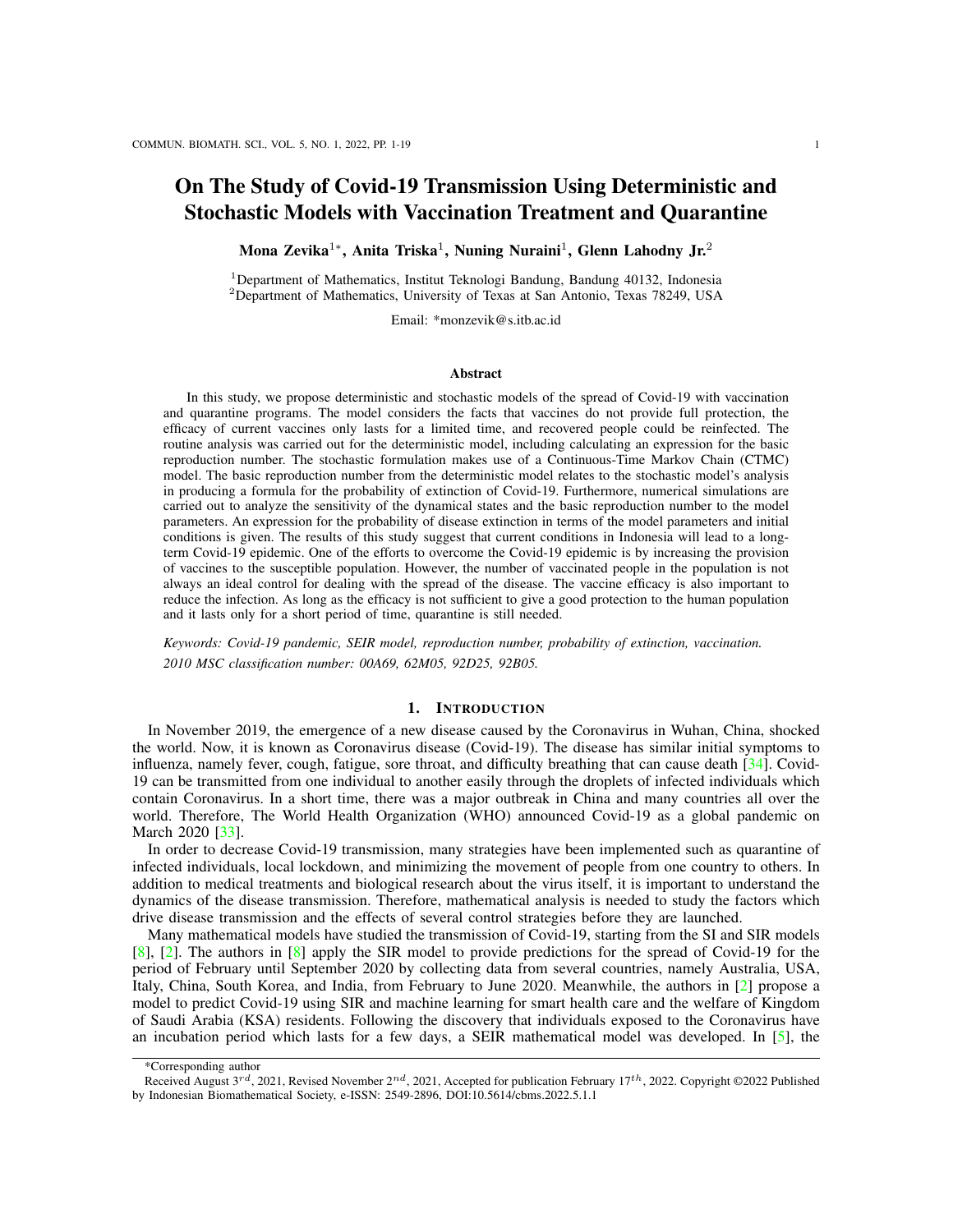<span id="page-12-0"></span>

Figure 6: Level set of  $q_1$  (a) and (b), and level set of  $q_2$  (c) and (d) by using the data in Table [3:](#page-9-0) = 0.0001;  $p =$ 0:45;  $_1 = 0.25$ ;  $_2 = 0.1$ ;  $_2 = 1.210$ .

<span id="page-12-1"></span>Table 5: An analytical calculation of the probability of disease extinction  $P_0$  and its numerical approximation (Approx.) based on 10,000 sample paths of the CTMC model.

| E (0)                         |                        | Rñ     | $P_{0}$ | Approx. |
|-------------------------------|------------------------|--------|---------|---------|
| 1                             | 0                      | 1.1651 | 0.8552  | 0.8545  |
| 2                             | $\mathbf{\Omega}$      | 1.1651 | 0.7314  | 0.7316  |
| 0                             |                        | 1.1651 | 0.7367  | 0.7381  |
| 0                             | $\mathfrak{D}_{\cdot}$ | 1.1651 | 0.5428  | 0.5493  |
| 1                             | 1                      | 1.1651 | 0.6301  | 0.6256  |
| 1                             | $\mathfrak{D}_{\cdot}$ | 1.1651 | 0.4642  | 0.4565  |
| $\mathfrak{D}_{\mathfrak{p}}$ | 1                      | 1.1651 | 0.5389  | 0.5320  |
| $\mathcal{D}_{\mathcal{L}}$   | 2                      | 1.1651 | 0.3970  | 0.3990  |

Figure [4,](#page-10-0) for a very long time ( $t = 3000$  days), the values obtained are  $I(3000)$  65 and  $E(3000)$  65. This result gives the value  $P_0 = 1.36$  10<sup>-14</sup> 0 where  $R_0 = 1.1651$ . This is in accordance with the solution plots in Figure 4, where there will be an epidemic for a long time.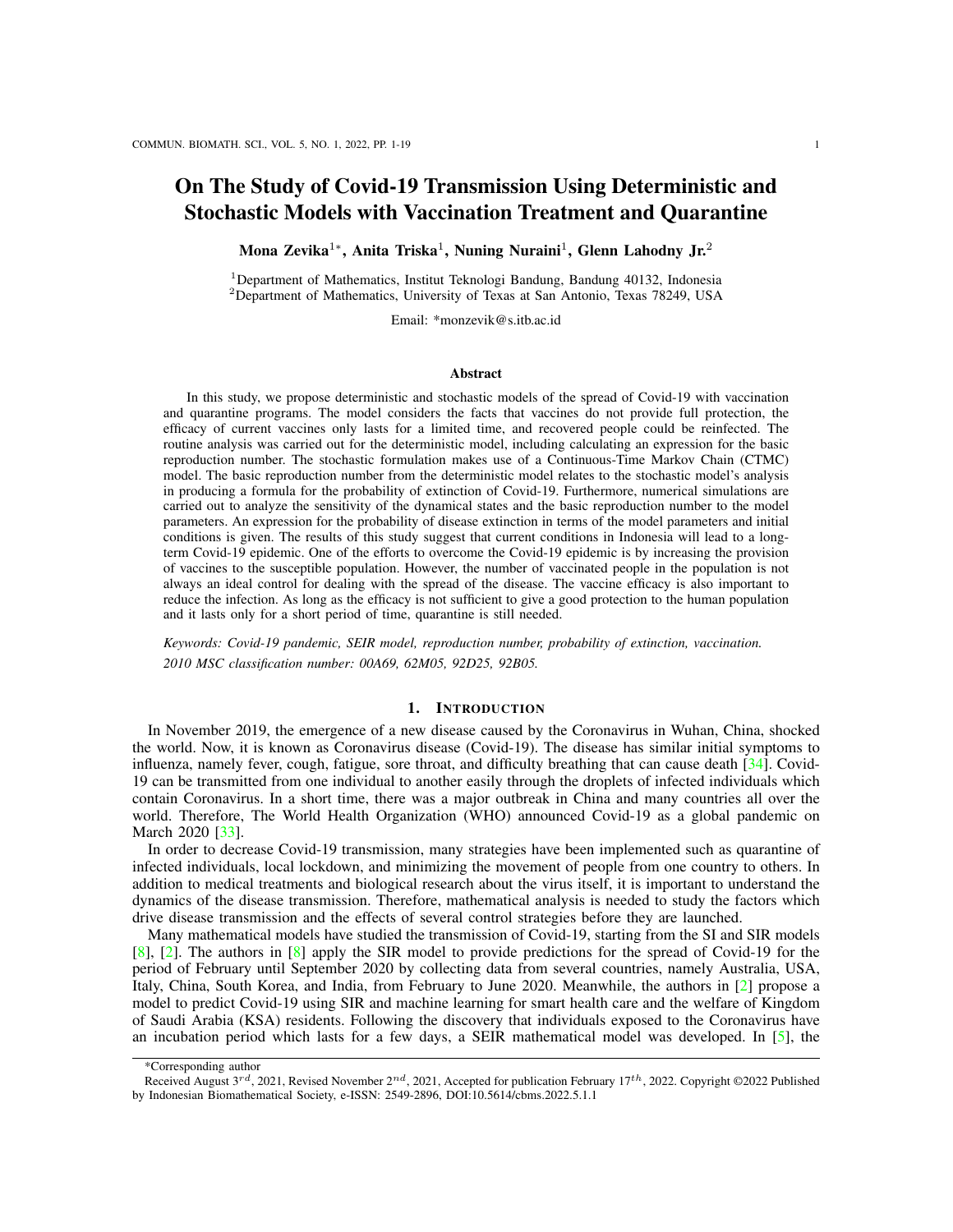<span id="page-13-1"></span>

Figure 7: Sensitivity analysis of V, Q, I, and R with respect to parameters ,  $\alpha$ , p, and with data in Table [3.](#page-9-0)

#### 4.4. Sensitivity Analysis of Variables

Next, we analyze the sensitivity of solutions of System [\(1\)](#page-3-1) to changes in the model parameters. There are six variables and nine parameters which yield 54 sensitivity analysis simulations. The sensitivity simulation is obtained by the following procedure. Rewriting System [\(1\)](#page-3-1) as  $X_t = G(X, \mathbf{p})$  with  $X_t = \frac{dX}{dt}$ ,  $\mathbf{p} =$  $(\alpha, \beta_1, \beta_2, p, \gamma, \theta, \mu, \kappa, \nu)^T$  and  $X(t) = (S(t), V(t), E(t), I(t), Q(t), R(t))^T$ . The notation  $\partial_p X$  represents the change of solution  $X(t)$  to the change of parameter  $p$  [\[29\]](#page-18-8), [\[21\]](#page-17-25).

Let  $K = \partial_p X$  and assume that K is differentiable, then the derivative of K to time t can be obtained by using the chain rule as follows

$$
\partial_t K = \partial_p G(X, p) = \partial_X G \partial_p X + \partial_p X,\tag{23}
$$

so that

<span id="page-13-0"></span>
$$
\partial_t K = (\partial_X G) K + \partial_p G. \tag{24}
$$

Equation [\(24\)](#page-13-0) is a dynamical system with  $\partial xG$  and  $\partial pG$  are 6 6 Jacobian matrix and 6 9 matrix, respectively. Since the system yields 54 sensitivity simulations, then we only focus on variables  $V$ ,  $Q$ ,  $I$ , and R along with the fluctuating parameters due to human interventions or public policies such as  $\alpha$ ,  $\beta_2$ ,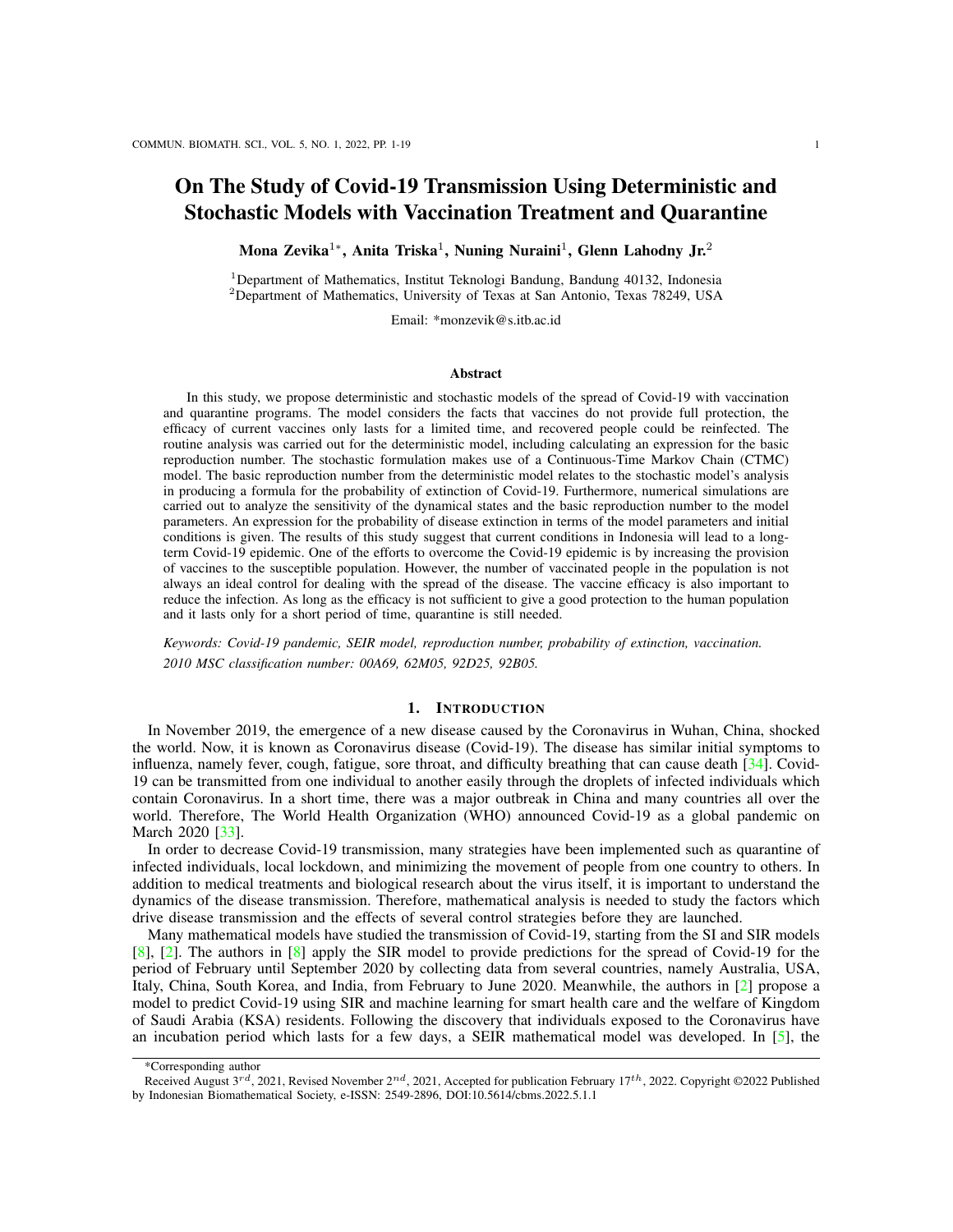p, and  $\kappa$ . Furthermore, a sensitivity analysis around the non-explicit endemic equilibrium (10) is simulated based on the values of the parameters in Table [3,](#page-9-0) as shown in Figure [7.](#page-13-1)

Values in Figure [7](#page-13-1) represent the sensitivity of variables for the corresponding parameters, whereas the signs (positive or negative) denote the relation of direction. Hence, from Figure [7,](#page-13-1) we observe that  $V$ ,  $Q$ ,  $I$ and R are the most sensitive to  $\alpha$ ,  $\kappa$ , and followed by  $\beta_2$  and p, even to  $\beta_2$  and  $\kappa$ . Figures [7\(](#page-13-1)a) and (c) show that variable V is directly proportional to  $\alpha$  and p, but two other figures show it is inversely proportional to  $\beta_2$  and  $\kappa$ . Meanwhile, the direction change of variables Q, I and R fluctuate at the beginning of time, but after  $t = 1500$  they show almost no more change. This means that the endemic equilibrium has been reached. Furthermore, from the magnitude of the change of variables to time t in Figure [7\(](#page-13-1)b) and (c) show that parameters  $\beta_2$  and p just make a slight change to all variables. However, V is much more sensitive to  $\alpha$ compared to other parameters and even other variables to that parameter. Therefore, increasing the vaccinated people and extending the antibodies resistance due to vaccines will reduce the number of the infected.

<span id="page-14-0"></span>

Figure 8: The proportions of  $V(t) + R(t)$  and  $I(t) + Q(t)$  with different.

The current study states that herd immunity in Indonesia will be achieved if the proportion of the population that has immunity is about 70% [\[13\]](#page-17-26), [\[1\]](#page-17-27). In this model, we assume that the number of humans who have immunity is the total population of  $V(t)+R(t)$ . Figure [8](#page-14-0) shows the proportions of  $V(t)+R(t)$  and  $I(t)+Q(t)$ in a population with several different  $\alpha$  scenarios. In Figure [8,](#page-14-0) it can be seen that the average vaccination rate has a significant effect on increasing the proportion of the population who has immunity. However, for possible scenarios on average vaccine administration based on  $[25]$ , herd immunity has not been achieved in Indonesia.

The next important factor is  $\beta_2$ , which is the infection rate of people who have been vaccinated. The greater the value of  $\beta_2$ , the lower the vaccine efficacy. Figure [9](#page-15-0) shows the proportions of  $V(t) + R(t)$  and  $I(t) + Q(t)$  in a population with several scenarios of  $\beta_2$ . From Figure [9,](#page-15-0) it can be said that the lower the vaccine efficacy, the lower the amount  $V(t) + R(t)$  and the higher the amount  $I(t) + Q(t)$ . Thus, it can be concluded that the use of vaccines with higher efficacy can be applied as an effort to reduce the number of infected humans.

Considering the two most influential factors in the vaccinated compartment, namely the vaccination rate and the infection rate in the vaccinated compartment, we simulated several scenarios of the pairs of  $(\alpha, \beta_2)$ . Figure [10](#page-15-1) shows the simulation results in the proportion of the number of compartments  $V(t) + R(t)$  and  $I(t) + Q(t)$  for the scenarios of the highest and lowest rate combinations at the values  $\alpha$  and  $\beta_2$ , respectively. From the simulation, it can be seen that the effect of the value of  $\alpha$  is greater than the effect of the value of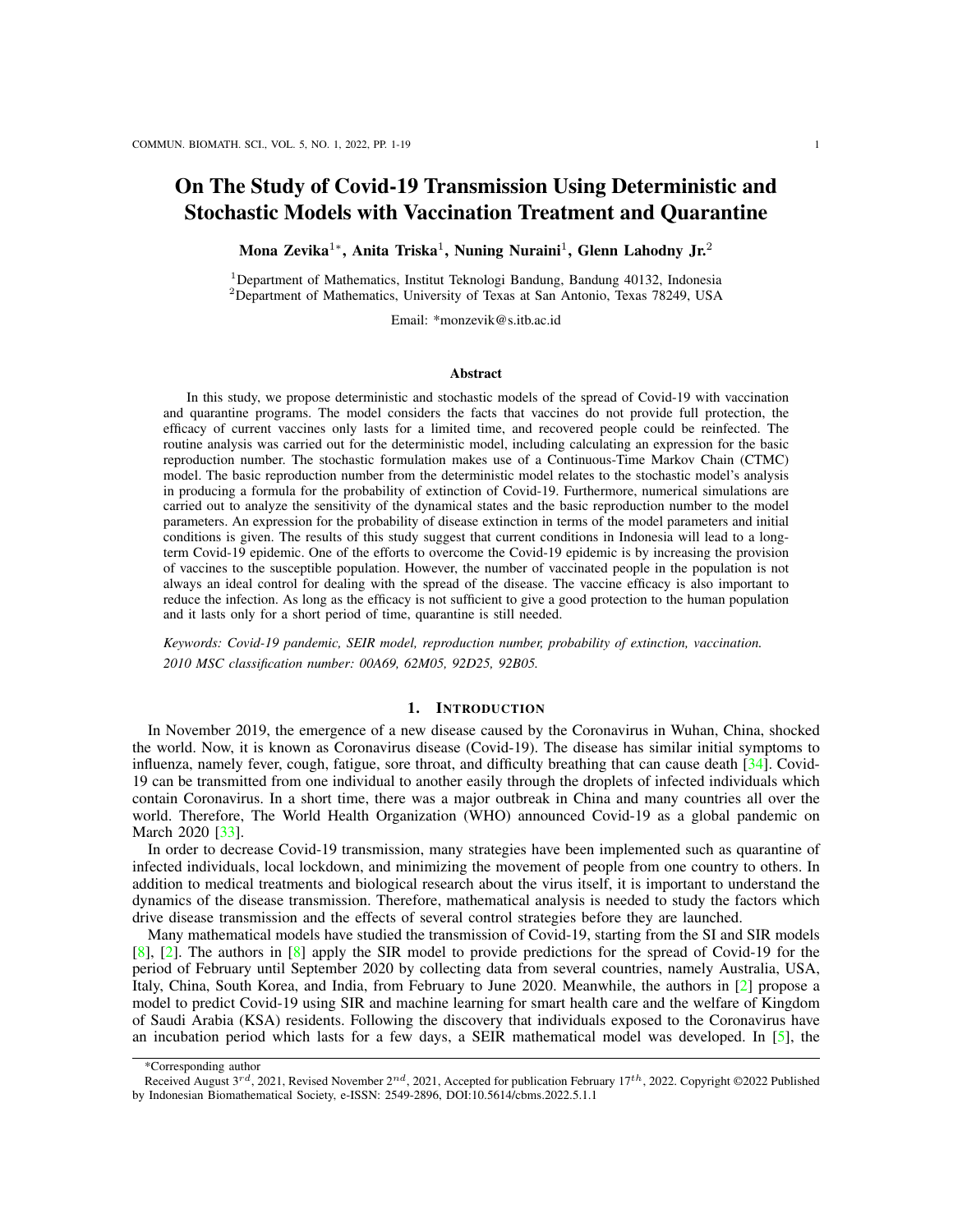<span id="page-15-0"></span>

Figure 9: The proportions of  $V(t) + R(t)$  and  $I(t) + Q(t)$  with different 2.

<span id="page-15-1"></span>

Figure 10: The proportions of  $V(t) + R(t)$  and  $I(t) + Q(t)$  with different pairs of  $(\begin{array}{cc} 1 \\ 2 \end{array})$ .

 $\beta_2$  for each proportion. That is to say, the speed of administration of the vaccine is more influential than the efficacy of the vaccine to increase the number of populations that have immunity and reduce the number of infected people.

Figure [11](#page-16-0) shows a simulation of several scenarios for the pairs of  $(\alpha, p)$ . The proportion of  $I(t) + Q(t)$ is always proportional to  $R_0$  as shown in Figure [11\(](#page-16-0)b), while the proportion of  $\hat{V}(t) + R(t)$  is not always proportional to  $R_0$  as shown in Figure [11\(](#page-16-0)a). However, it can be observed that for the same value of p, the greater the value of  $\alpha$ , the greater the proportion of  $V(t)+R(t)$ . Meanwhile, for the same  $\alpha$  value, the greater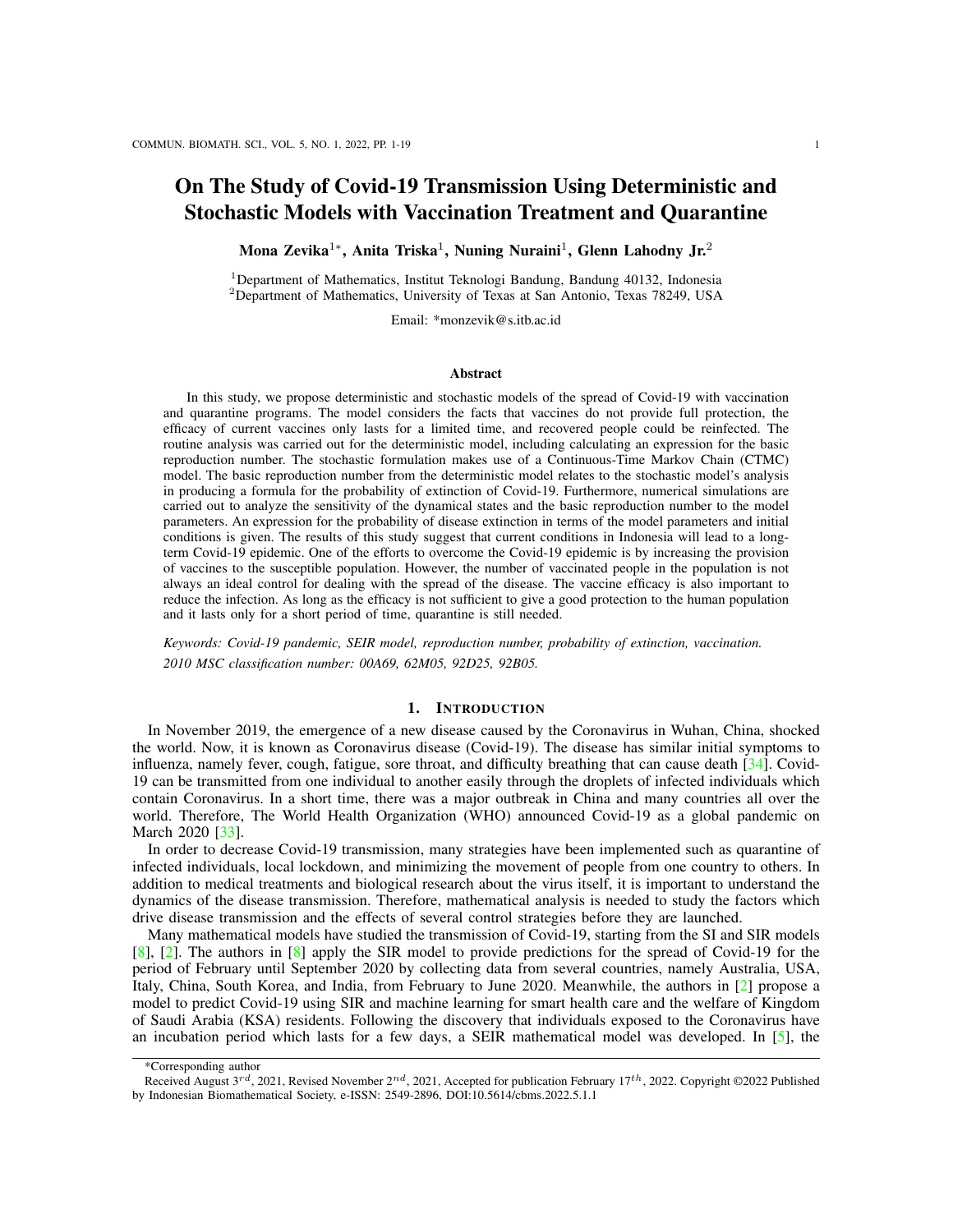<span id="page-16-0"></span>

Figure 11: The proportions of  $V(t) + R(t)$  and  $I(t) + Q(t)$  with different pairs of  $(\frac{\partial f}{\partial t})$ .

the value of p, the lower the value of  $V(t) + R(t)$ . It can be explained by the parameter p (proportion of people quarantined) which is indirectly inversely proportional to the proportion of  $R(t)$ , while the parameter  $\alpha$  (vaccination rate) is proportional to the proportion of  $V(t)$ .

## 5. CONCLUSION

In this study, we considered an extended SEIR model of Covid-19 transmission with the addition of vaccinated and quarantined compartments. Thus, the rate of vaccination, the efficacy of the vaccine used, and the proportion of the number of infected people who were quarantined became control parameters. We analyzed some important indicators for disease transmission through deterministic and stochastic models, namely the basic reproduction number and the probability of extinction of Covid-19. Numerical simulations were performed for the deterministic and stochastic models reflecting the epidemic in Indonesia. The results of this study lead to two main recommendations for dealing with the Covid-19 epidemic in Indonesia. First, increasing the proportion of humans who are vaccinated to reduce the possibility of people being infected when coming into contact with an infected person. Second, since the current vaccines do not provide full protection and their efficacy only lasts for a limited time, quarantining infected people is still necessary to reduce the proportion of infectious individuals transmitting the disease. The efforts to increase the rate of vaccination can be done by increasing the average daily administration of vaccines in Indonesia. On the other hand, the limitations of the Indonesian government on distributing the vaccine can be offset by implementing a quarantine program for infected people. The quarantine does not have an impact on increasing the number of people who are immune directly, but it can reduce the number of people who can transmit the disease. Additionally, an important parameter for reducing the number of infected people is the efficacy of the vaccine itself. We believe that this study provides some insights in understanding the transmission of Covid-19 with the vaccination program, although this model is limited by some assumptions.

#### ACKNOWLEDGEMENT

This research was supported by the Simlibtabmas of Indonesian Education Scholarship Program, Ministry of Finance and Research, Technology, and Higher Education of the Republic of Indonesia.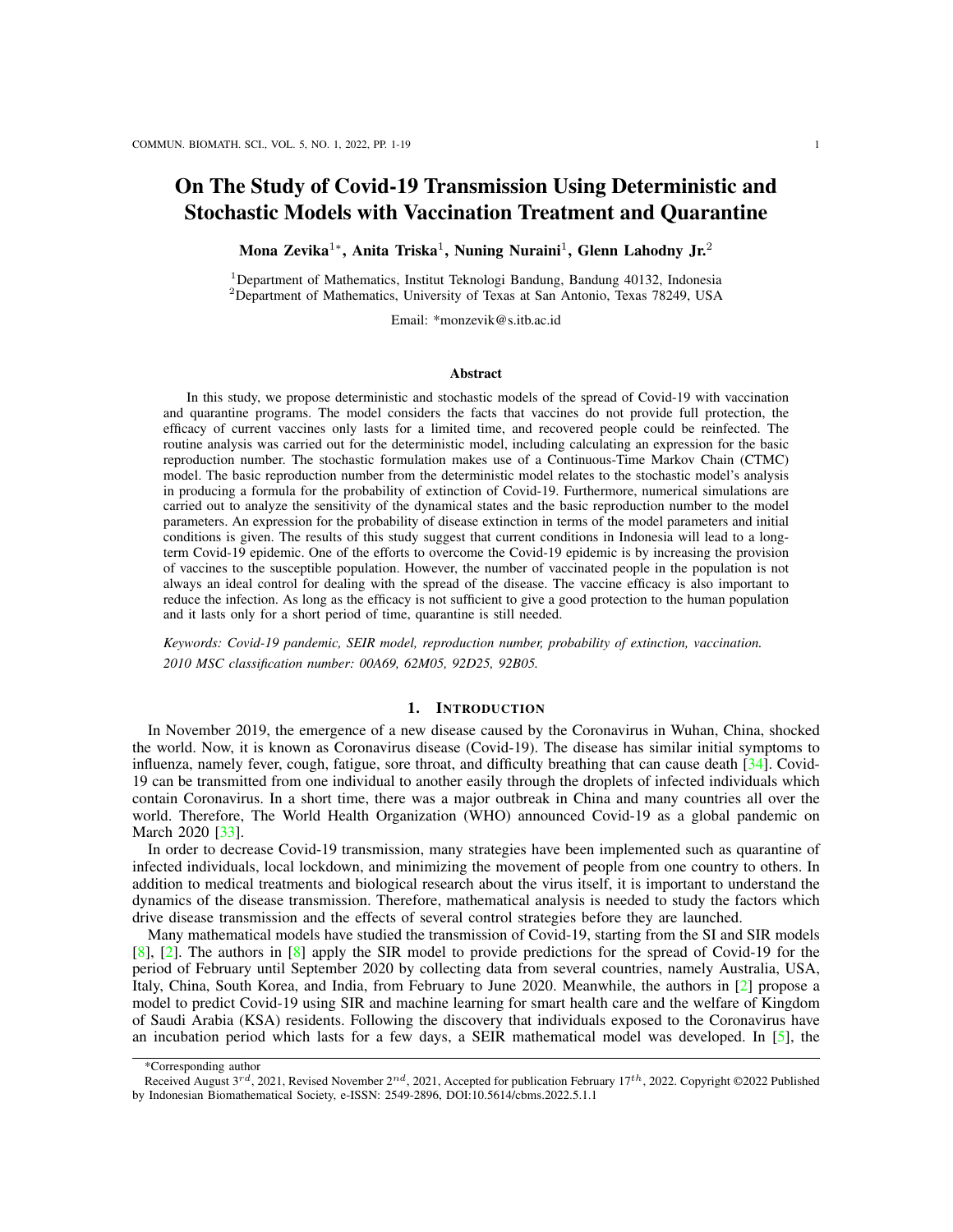#### **REFERENCES**

- <span id="page-17-27"></span>[1] Aini, M., and Widjaja, G., Mandatory coronavirus disease-19 (covid-19) vaccination in Indonesia: legal aspect, Journal of Legal, Ethical and Regulatory Issues, pp. 1–15, 2021.
- <span id="page-17-1"></span>[2] Alanazi, S. A., Kamruzzaman, M., Alruwaili, M.. Alshammari, N., Alqahtani, S. A., and Karime, A., Measuring and preventing covid-19 using the sir model and machine learning in smart health care, Journal of healthcare engineering, 2020, 8857346, 2020.
- <span id="page-17-14"></span>[3] Allen, L. J., and Lahodny, G. E. Jr., Extinction thresholds in deterministic and stochastic epidemic models, Journal of biological dynamics, 6(2), pp. 590–611, 2012.
- <span id="page-17-15"></span>[4] Allen, L. J., and Driessche, P. V. D., Relations between deterministic and stochastic thresholds for disease extinction in continuousand discrete-time infectious disease models, Mathematical biosciences, 243(1), pp. 99–108, 2013.
- <span id="page-17-2"></span>[5] Annas, S., Pratama, M. I., Rifandi, M., Sanusi, W., and Side, S., Stability analysis and numerical simulation of seir model for pandemic covid-19 spread in indonesia,Chaos, Solitons Fractals, 139, p. 110072, 2020.
- <span id="page-17-18"></span>[6] Athreya, KB and Ney, PE, Branching processes, Springer-Verlag; NewYork, 1972.
- <span id="page-17-24"></span>[7] Chitnis, N., Hyman, J. M., and Cushing, J. M., Determining important parameters in the spread of malaria through the sensitivity analysis of a mathematical model, Bulletin of mathematical biology, 70(5), p. 1272, 2008.
- <span id="page-17-0"></span>[8] Cooper, I., Mondal, A.,and Antonopoulos, C. G., A sir model assumption for the spread of covid-19 in different communities, Chaos, Solitons Fractals, 139, p. 110057, 2020.
- <span id="page-17-12"></span>[9] Covid19 Id, 3 Vaksin COVID-19 Dalam Program Vaksinasi Nasional Saat Ini Semua Direkomendasikan WHO, WHO, [https://covid19.go.id/berita/3-vaksin-covid-19-dalam-program-vaksinasi-nasional-saat-ini-semua-direkomendasikan-who,](https://covid19.go.id/berita/3-vaksin-covid-19-dalam-program-vaksinasi-nasional-saat-ini-semua-direkomendasikan-who) Accessed December 3, 2021.
- <span id="page-17-10"></span>[10] Dan, J., Mateus, J., Kato, Y., Hastie, K., Faliti, E. Yu, C., and Crotty, S., Immunological memory to sars-cov-2 assessed for up to 8 months after infection, Science, 371(6529), p. eabf4063, 2021.
- <span id="page-17-16"></span>[11] Driessche, P. V. d., and Watmough, J., Reproduction numbers and sub-threshold endemic equilibria for compartmental models of disease transmission, Mathematical biosciences, 180(1-2), pp. 29–48, 2002.
- <span id="page-17-17"></span>[12] Driessche, P. V. d., and Watmough, J., Further notes on the basic reproduction number, in Mathematical epidemiology, pp. 159–178, Springer, 2008.
- <span id="page-17-26"></span>[13] Dwipayana, I. D. A. P., Efforts in securing vaccine for covid-19 outbreak in indonesia, Health Notions, 4(10), pp. 313–317, 2020.
- <span id="page-17-23"></span>[14] Evensen, G., Amezcua, J., Bocquet, M., Carrassi, A., Farchi, A., Fowler, A., Houtekamer, P., Jones, C. K., De Moraes, R., Pulido, M., et al., An international assessment of the covid-19 pandemic using ensemble data assimilation, medRxiv, 2020.
- <span id="page-17-3"></span>[15] Feng, S., Z. Feng, Z., Ling, C., Chang, C., and Feng, Z., Prediction of the covid-19 epidemic trends based on seir and ai models, Plos one, 16(1), p. e0245101, 2021.
- <span id="page-17-9"></span>[16] Fuady, A., Nuraini, N., Sukandar, K. K., and Lestari, B. W., Targeted vaccine allocation could increase the covid-19 vaccine benefits amidst its lack of availability: A mathematical modeling study in indonesia, Vaccines, 9(5), p. 462, 2021.
- <span id="page-17-6"></span>[17] Ghostine, R., Gharamti, M., Hassrouny, S., and Hoteit, I., An extended seir model with vaccination for forecasting the covid-19 pandemic in saudi arabia using an ensemble kalman filter, Mathematics, 9(6), p. 636, 2021.
- <span id="page-17-19"></span>[18] Harris, T. E., et al., The theory of branching processes, Springer Berlin, 1963.
- <span id="page-17-13"></span>[19] Healtdata, COVID-19 vaccine efficacy summary, IHME, [http://www.healthdata.org/covid/covid-19-vaccine-efficacy-summary,](http://www.healthdata.org/covid/covid-19-vaccine-efficacy-summary) Accessed December 4, 2021.
- <span id="page-17-20"></span>[20] Karlin, S., *A first course in stochastic processes*, Academic press, 2014.
- <span id="page-17-25"></span>[21] Khumaeroh, M. S., Soewono, E., and Nuraini, N., A dynamical model of'invisible wall'in mosquito control, Commun. Biomath. Sci, 1(2), pp. 88–99, 2018.
- <span id="page-17-7"></span>[22] Machado, B., Antunes, L., Caetano, C., Pereira, J. F., Nunes, B., Patrício, P., and Morgado, M. L., The impact of vaccination on the evolution of covid-19 in portugal, Mathematical Biosciences and Engineering, 19(1), pp. 936–952, 2022.
- <span id="page-17-4"></span>[23] Ndaïrou, F., Area, I., Nieto, J. J., and Torres, D. F., Mathematical modeling of covid-19 transmission dynamics with a case study of wuhan, Chaos, Solitons Fractals, 135, p. 109846, 2020.
- <span id="page-17-11"></span>[24] Omae, Y., Kakimoto, Y., Sasaki, M., Toyotani, J., Hara, K., Gon, Y., and Takahashi, H., Sirvvd model-based verification of the effect of first and second doses of covid-19/sars-cov-2 vaccination in japan, Mathematical Biosciences and Engineering, 19(1), pp. 1026–1040, 2022.
- <span id="page-17-22"></span>[25] Ourworldindata, Daily share of the population receiving a first COVID-19 vaccine dose, Oxford Martin School, [https://ourworldindata.org/explorers/coronavirus-data-explorer?facet=none&Metric=People+vaccinated&Interval=7-day+rolling+](https://ourworldindata.org/explorers/coronavirus-data-explorer?facet=none&Metric=People+vaccinated&Interval=7-day+rolling+average&Relative+to+Population=true&Align+outbreaks=false&country=~IDN) [average&Relative+to+Population=true&Align+outbreaks=false&country=](https://ourworldindata.org/explorers/coronavirus-data-explorer?facet=none&Metric=People+vaccinated&Interval=7-day+rolling+average&Relative+to+Population=true&Align+outbreaks=false&country=~IDN) IDN, Accessed December 27, 2021.
- <span id="page-17-21"></span>[26] Penisson, S., Conditional limit theorems for multitype branching processes and illustration in epidemiological risk analysis, PhD thesis, Universitat Potsdam, Universitä Paris Sud-Paris XI, 2010.
- <span id="page-17-5"></span>[27] Sarkar, K., Khajanchi, S., and Nieto, J. J., Modeling and forecasting the covid-19 pandemic in India, Chaos, Solitons Fractals, 139, p. 110049, 2020.
- <span id="page-17-8"></span>[28] Savasan, A., Bilgen, K., Gokbulut,N., Hincal, E., and Yoldascan, E., Sensitivity analysis of covid-19 in mediterranean island, Computer Modeling in Engineering Sciences, pp. 133–148, 2022.